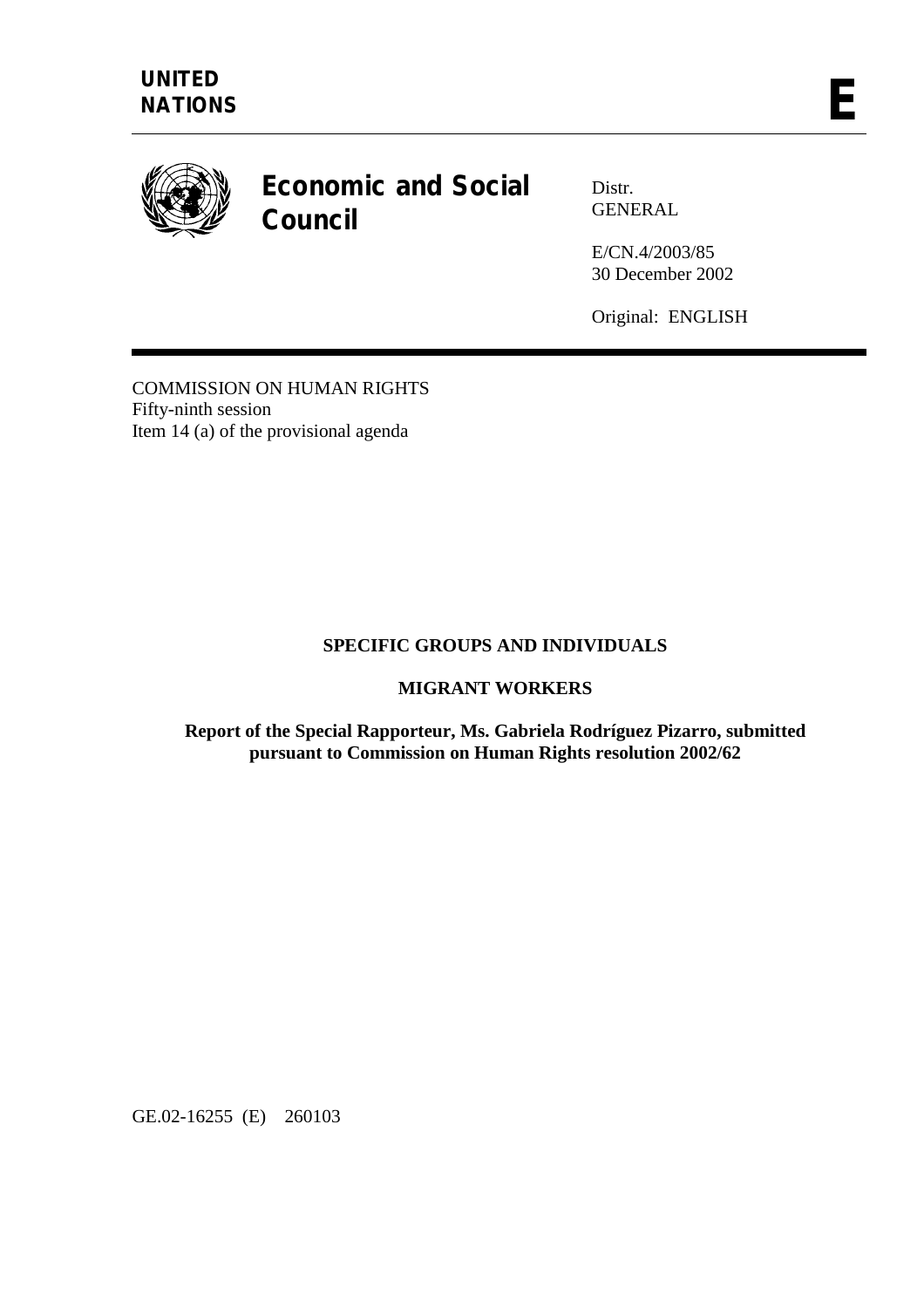#### **Executive summary**

 The present report is submitted in accordance with Commission on Human Rights resolution 2002/62. During the period under review the Special Rapporteur continued to receive information on the human rights of migrants and to exchange communications with Governments. A summary of the communications sent and responses received is contained in addendum 1 to this report. The Special Rapporteur visited Mexico, the border between the United States of America and Mexico, and the Philippines. Reports on those visits are contained in addenda 2, 3 and 4 respectively.

 A summary of all the meetings and events attended by the Special Rapporteur since the establishment of the mandate is contained in her report to the General Assembly (A/57/292). During the period not covered by that report, the Special Rapporteur participated in a number of other such activities.

 On 1 August 2002, the Special Rapporteur sent a request for information on the issue of migrants deprived of their liberty through a questionnaire which was distributed to all permanent missions in Geneva, non-governmental organizations (NGOs), United Nations special procedures mandate holders, field presence of the Office of the United Nations High Commissioner for Human Rights (OHCHR), United Nations and other agencies and programmes, and international experts in this field. On the basis of the information received, the Special Rapporteur analysed how international human rights obligations translate into practice at the national level.

 The Special Rapporteur found that migrants are particularly vulnerable to deprivation of liberty. On the one hand, there is a tendency to criminalize violations of immigration regulations and to severely punish them, in an attempt to discourage irregular migration. On the other hand, a great number of countries resort to administrative detention of irregular migrants pending deportation. The Special Rapporteur would like to stress that the phenomenon of irregular migration should be addressed through a new concept of migration management with human rights as an integral part. Migration management is in fact an extremely complex series of processes which go well beyond unilateral punitive measures and control. States of origin, transit and destination, international and regional organizations, financial institutions, NGOs, the private sector and the civil society at large have a shared responsibility in this regard.

 Deprivation of liberty is undertaken without due regard for the individual history of migrants. Victims of trafficking and smuggling are criminalized, detained and deported for infractions or offences committed as inevitable consequences of the violations they have suffered. Often there is a lack of specific provisions regarding the detention of children and other vulnerable groups, allowing for their detention in conditions that often violate their basic human rights and are detrimental to their physical and mental health.

 The Special Rapporteur is concerned that in a considerable number of countries, measures aimed at stopping irregular migration undermine migrants' basic rights, including the right to seek asylum and minimum guarantees against arbitrary deprivation of liberty.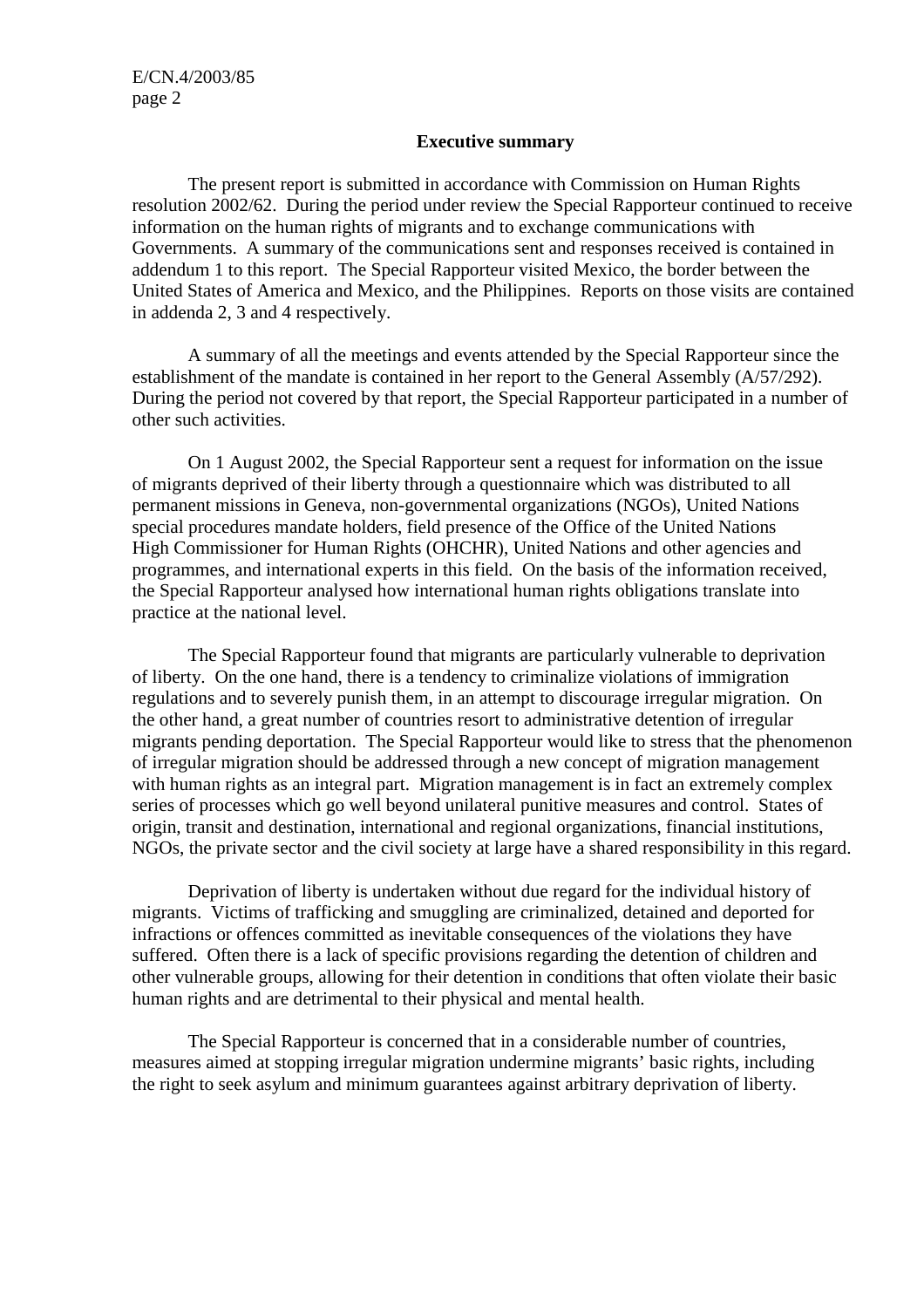In particular, there is a tendency to provide immigration officials with broad powers to detain groups of migrants in conditions and facilities that seriously curtail their right to judicial or administrative review of the lawfulness of detention and to have their asylum claims reviewed.

 Migrants subjected to administrative proceedings have in general far fewer guarantees and rights than those who are the subject of judicial proceedings. Legal grounds for administrative detention of migrants are often too broad and discretional and time limits are not always legally determined or respected. This is often coupled with the absence of automatic mechanisms for judicial or administrative review and with a lack of other procedural safeguards, such as access to interpreters and lawyers, and limitations on the right to be informed of the grounds for detention and appeal mechanisms and the right to have consular or embassy representatives informed. All these elements result in administrative detention being beyond any control, disproportionate powers being exercised by immigration authorities, and incidents of discrimination and abuse.

 Legislation and practices allow administrative detention to become at times indefinite or very lengthy, despite the fact that the facilities built or used for this purpose are not equipped for long-term detention. They do not provide for access to education, recreational activities and adequate medical services. According to the information received, many migrant holding centres are overcrowded and conditions of detention do not respect international norms, standards and principles, and at times amount to inhumane or degrading treatment. Often, such facilities are not accessible to external mechanism of inspection and grievance, or complaint mechanisms do not exist or are not accessible. The general lack of external oversight and human rights training permits torture, abuses and ill-treatment to take place.

 Undocumented migrants deprived of their liberty often do not receive adequate legal, medical, social and psychological assistance and protection, either by the institutions of the host countries or by their consular representatives. Consular posts often lack the necessary equipment, personnel and expertise. In several cases, owing to the lack of documents, migrants are not recognized as citizens by their consulates or embassies.

 With particular regard to the information received and reflected in the report, the Special Rapporteur would recommend that infractions of immigration laws and regulations not be considered criminal offences under national legislation; Governments should consider the possibility of progressively abolishing all forms of administrative detention and, when this is not possible, take measures to ensure respect for the human rights of migrants deprived of liberty.

 The Special Rapporteur would like to encourage Governments to ensure that consular and embassy personnel are adequately trained to provide assistance to nationals in distress abroad, including irregular migrants. Mechanisms of supervision of cases of negligence in providing such assistance should exist. The Special Rapporteur would also like to underline that such assistance should be provided through the presence of representatives of all relevant ministries and departments, as well as through specialized medical, social and psychological counselling, at least in those countries with a high incidence of migration.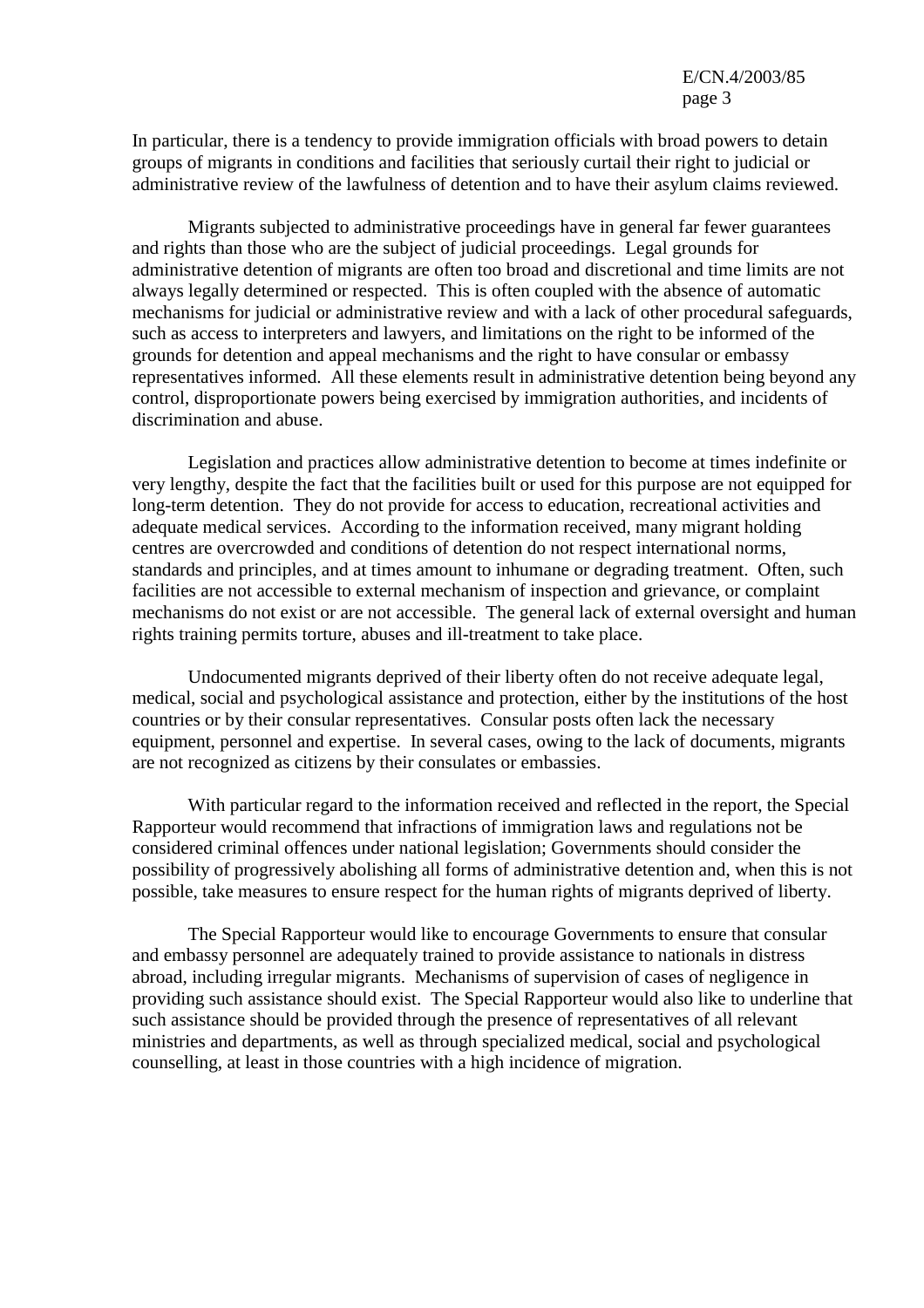The Special Rapporteur notices that national and international NGOs have started to devote increased attention to the situation of migrants deprived of their liberty, and would like to encourage them to continue in their efforts to document and study the violations and abuses that migrants often suffer in the context of detention.

 The Special Rapporteur would like to encourage the organizations of the civil society to develop programmes to provide assistance to migrants deprived of their liberty, including legal counsel and translation services and social and psychological assistance, and to visit regularly holding centres and penitentiaries where irregular migrants are held.

 The Special Rapporteur would finally like to encourage dialogue, through international and regional events and forums, with the participation of relevant international and regional organizations and representatives of the civil society, on international cooperation and arrangements for the establishment of migration management systems capable of addressing the phenomenon of irregular migration in a way that respects the human rights and dignity of migrants.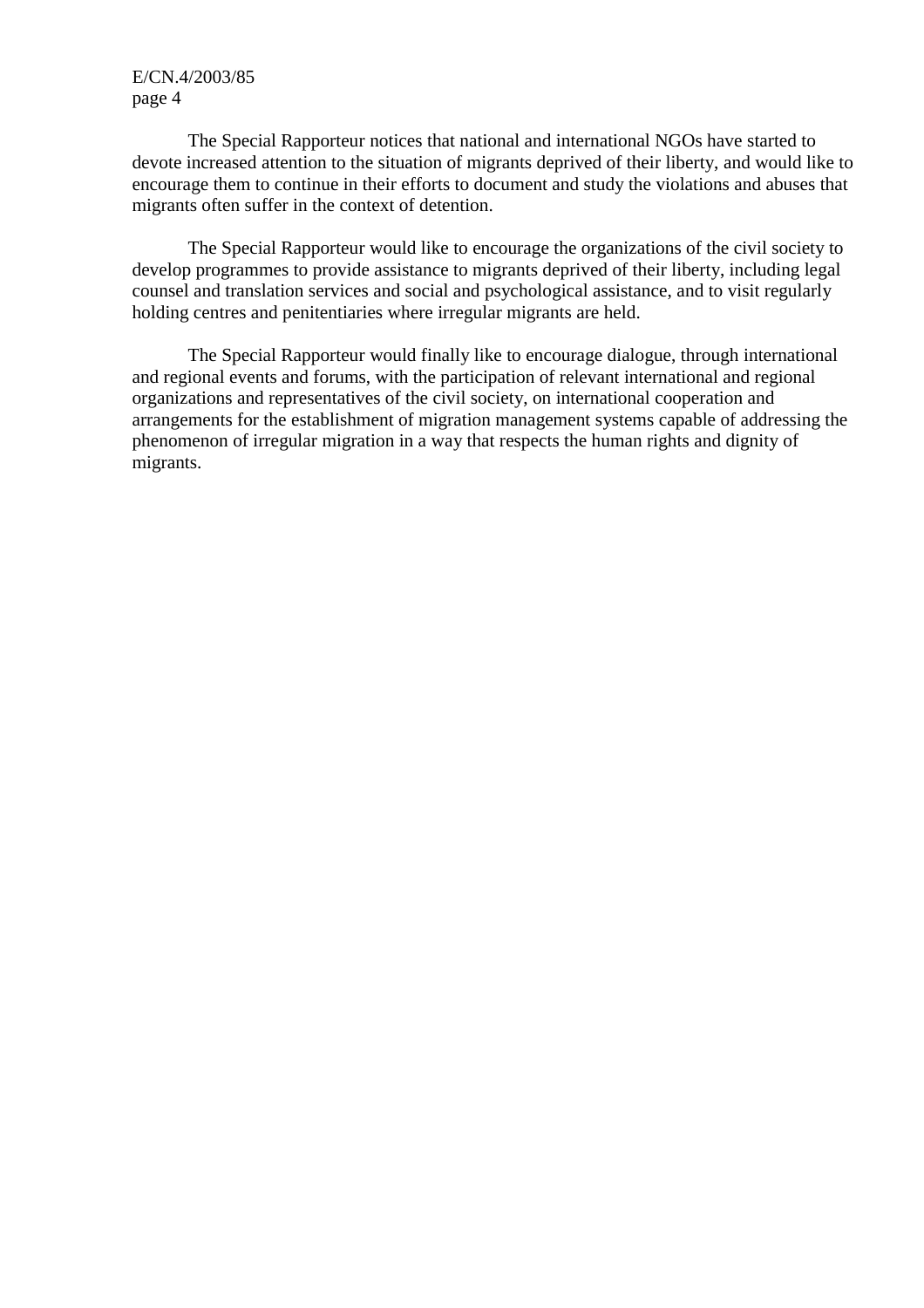E/CN.4/2003/85<br>page 5 page 5

# **CONTENTS**

|      |                                             | Paragraphs | Page |
|------|---------------------------------------------|------------|------|
|      |                                             | $1 - 2$    | 6    |
| I.   | ACTIVITIES OF THE SPECIAL RAPPORTEUR        | $3 - 11$   | 6    |
|      |                                             | $3 - 5$    | 6    |
|      |                                             | $6 - 8$    | 6    |
|      | C                                           | $9 - 11$   | 7    |
| Π.   | THE HUMAN RIGHTS OF MIGRANTS DEPRIVED       | $12 - 64$  | 8    |
|      | A. Deprivation of liberty in the context of | $15 - 51$  | 8    |
|      | $\mathbf{B}$ .                              | $52 - 64$  | 15   |
| III. | CONCLUSIONS AND RECOMMENDATIONS             | $65 - 79$  | 18   |
|      |                                             | $65 - 71$  | 18   |
|      |                                             | $72 - 79$  | 19   |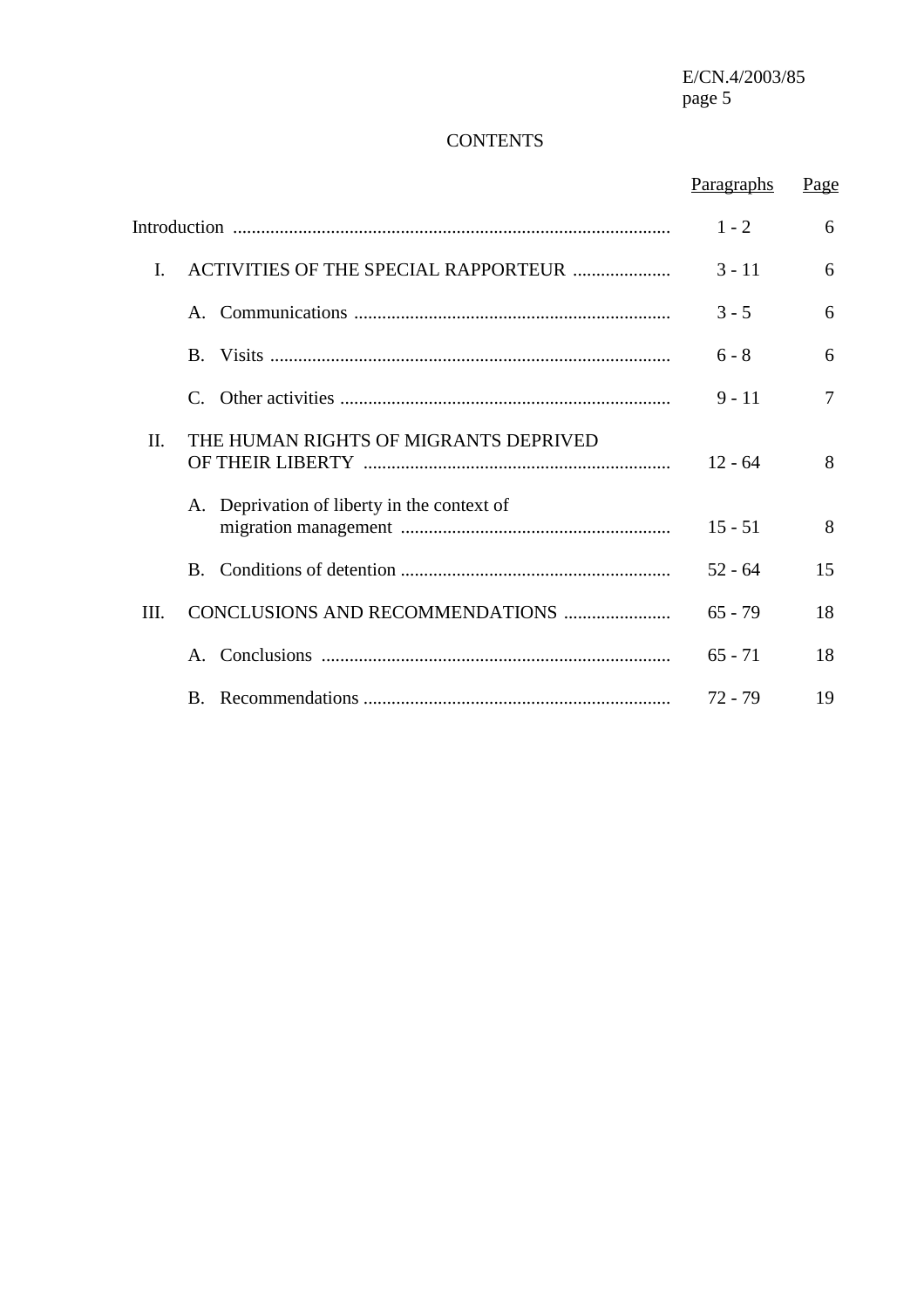# **Introduction**

1. This report is submitted in accordance with Commission on Human Rights resolution 2002/62, in which the Commission extended the mandate of the Special Rapporteur for three years.

2. Section I of the present report describes the activities carried out by the Special Rapporteur since her last report to the Commission (E/CN.4/2002/94 and Add.1). Section II is devoted to an analysis of the situation of migrants deprived of their liberty. Section III contains the concluding observations and recommendations of the Special Rapporteur.

# **I. ACTIVITIES OF THE SPECIAL RAPPORTEUR**

# **A. Communications**

3. The Special Rapporteur has continued to receive information on the human rights of migrants and to exchange communications with Governments in this regard. The Special Rapporteur receives information from Governments, non-governmental organizations (NGOs), individuals, and other elements of civil society. The Special Rapporteur has continued to bring to the attention of Governments information regarding the human rights of migrants. A considerable number of communications have been sent jointly with other thematic special procedures of the Commission. A summary of the communications sent to Governments and the responses received during the period under review is contained in document E/CN.4/2003/85/Add.1.

4. The communications received by the Special Rapporteur can be divided into two main categories: information regarding individual cases of alleged violations of the human rights of migrants; and information regarding general situations concerning the human rights of migrants in a specific country. Both types of information have been the subject of communications with Governments.<sup>1</sup> Communications sent by the Special Rapporteur can involve requests for information, cooperation and/or urgent action with a view to clarifying the allegations brought to her attention, as well as to preventing or, as necessary, investigating alleged violations of the human rights of migrants.

5. The Special Rapporteur seeks to establish a cooperative dialogue with Governments, regional and international organizations and the civil society concerning legislation, practices and situations affecting the human rights of migrants. Information received and considered complete and reliable according to pre-established criteria is brought to the attention of Governments in a genuine spirit of cooperation. In this connection, the Special Rapporteur would like to thank all the Governments that have responded to her communications.

# **B. Visits**

6. In its resolution 2002/62, the Commission requested the Special Rapporteur to continue her programme of visits, "which contribute to improving the protection afforded to the human rights of migrants and to the broad and full implementation of all the aspects of her mandate".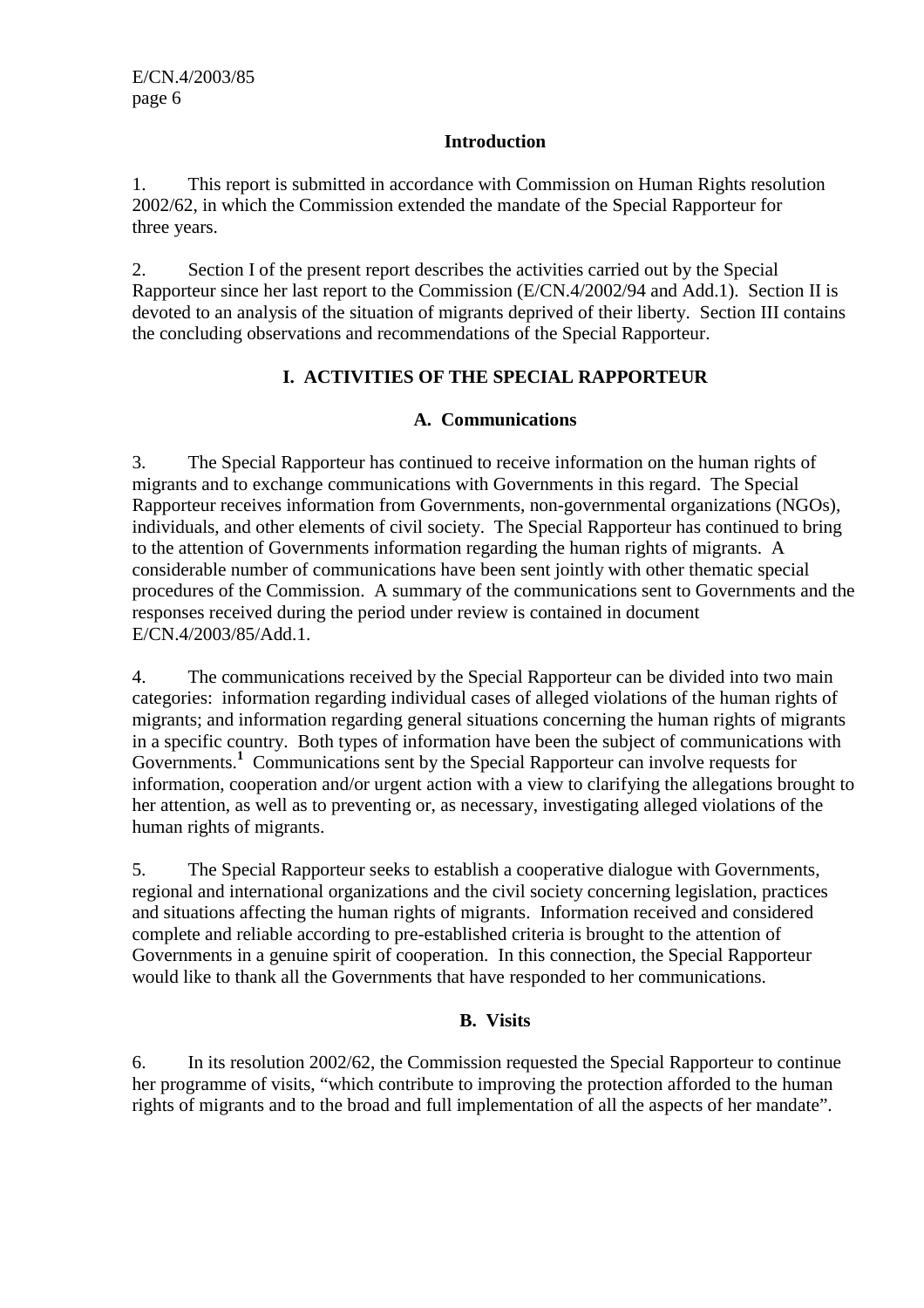During the period under review, the Special Rapporteur visited Mexico, the border between the United States of America and Mexico, and the Philippines. The reports on those visits are contained in addenda 2, 3 and 4 respectively to this report.

7. The Special Rapporteur believes that country visits represent an opportunity to engage in an open and constructive dialogue with Governments and civil society, with a view to identifying obstacles to the protection of the human rights of migrants and ways and means to overcome them. Visits also serve to create momentum for a comprehensive debate on migration issues at the national level and facilitate dialogue between the Government and civil society for the identification of common priorities and related strategies.

8. With a view to maintaining a geographical balance in discharging her functions, the Special Rapporteur decided that her programme of visits for the year 2003 will give priority to European and African countries.

# **C. Other activities**

9. A summary of all the meetings and events attended by the Special Rapporteur since the establishment of the mandate is contained in her report to the General Assembly (A/57/292).

10. In the period not covered by that report, the Special Rapporteur participated in the Regional Summit on Foreign Migrant Domestic Workers organized by CARAM Asia (Coordination of Action Research on AIDS and Mobility in Asia), which was held in Colombo from 26 to 28 August 2002. At the meeting the Special Rapporteur encouraged dialogue among civil society, Governments and international organizations in order to protect domestic workers from human rights violations and other forms of abuse. In October 2002 the Special Rapporteur participated in a seminar organized by the Inter-American Institute of Human Rights where she spoke about international mechanisms of protection of the human rights of migrants. She also participated in the International Migration Policy Programmes (IMP) Follow-up Seminar to the International Migration Policy Seminar for the Caribbean Region which took place in Santo Domingo from 28 to 31 October 2002. At this meeting, the Special Rapporteur spoke about the need for a migration management system able to ensure protection of the rights of migrants, refugees and asylum-seekers. She also addressed the issue of return and reintegration, including human rights, discrimination and health considerations.

11. From 4 to 8 November 2002, the Special Rapporteur travelled to New York to present her report to the Third Committee of the General Assembly and to engage in consultations with United Nations partners and NGOs. She participated in the Hemispheric Conference on Migration (Santiago, 20-22 November 2002), where she spoke about the vulnerability of migrants to trafficking and smuggling and recommended measures to combat these phenomena from a human rights perspective. From 2 to 4 December 2002, the Special Rapporteur participated as an observer in the eighty-fourth session of the Council of the International Organization for Migration (IOM) (Geneva, 2-4 December 2002) and in a parallel event organized by the Steering Committee for the Global Campaign for the Ratification of the International Convention on the Protection of the Rights of All Migrant Workers and Members of Their Families. She also held consultations with officials of OHCHR, representatives of international organizations and NGOs.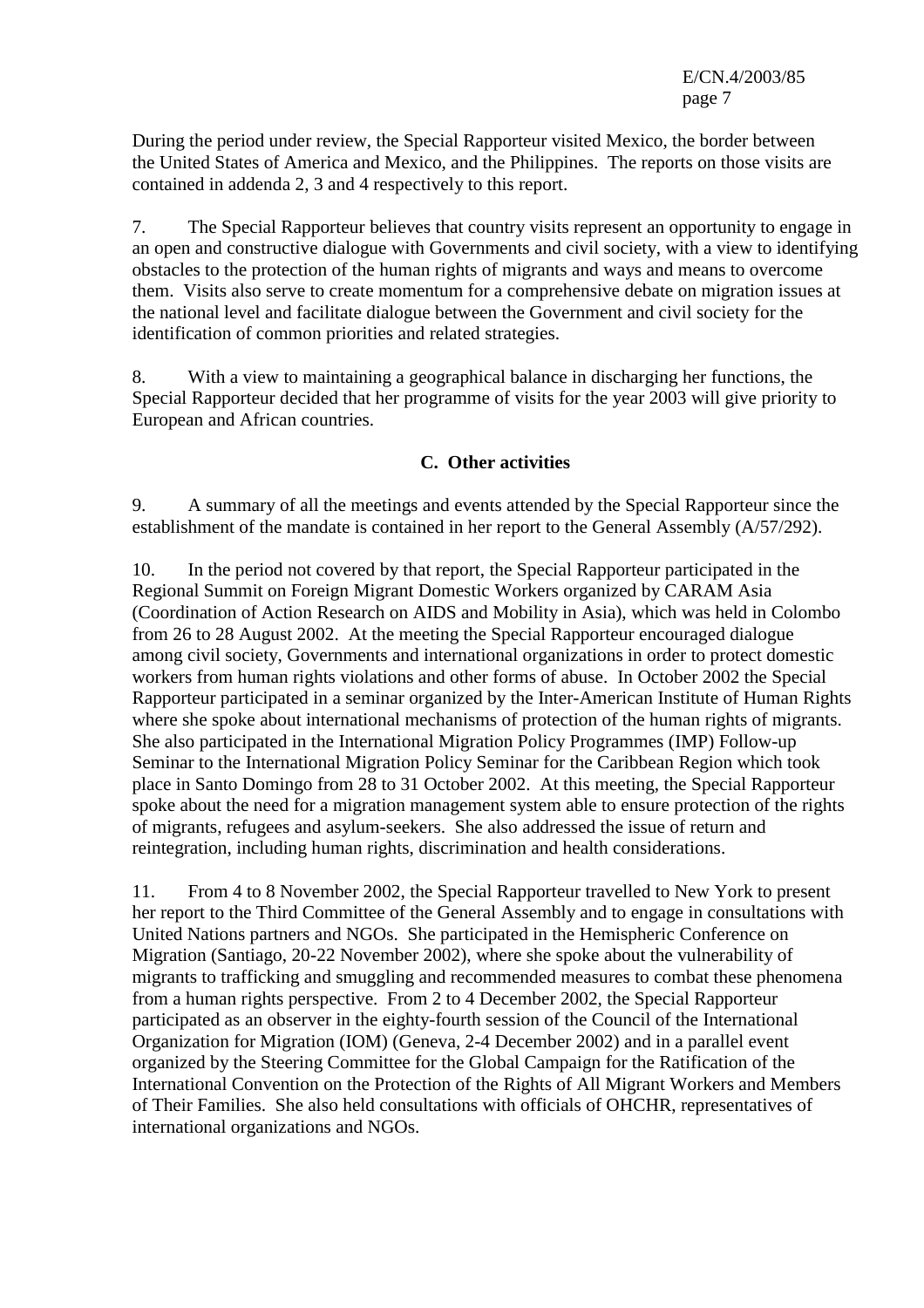# **II. THE HUMAN RIGHTS OF MIGRANTS DEPRIVED OF THEIR LIBERTY**

12. On 1 August 2002, the Special Rapporteur sent a request for information on the issue of migrants deprived of their liberty through a questionnaire which was distributed to all permanent missions in Geneva, NGOs, United Nations special procedures mandate holders, OHCHR field presences, United Nations and other agencies and programmes, and international experts in this field.

13. The questionnaire comprised 23 questions, grouped under three main areas: legislative framework; safeguards for the protection of migrants in detention;<sup>2</sup> and conditions of detention. The Special Rapporteur would like to thank all Governments, organizations, experts and individuals who provided written responses to the questionnaire.**<sup>3</sup>**

14. In the following paragraphs, fundamental international human rights obligations are reviewed in the context of national legislation and practices, with a view to identifying the most frequent violations and abuses suffered by migrants. The analysis is based on the information provided through answers to the questionnaire and on practices personally observed by the Special Rapporteur.

# **A. Deprivation of liberty in the context of migration management**

15. Deprivation of liberty of migrants must comply not only with national law, but also with international legislation.**<sup>4</sup>** It is a fundamental principle of international law that no one should be subjected to arbitrary detention. International human rights norms, principles and standards define the content of that principle. Such norms, principles and standards apply to all individuals, including migrants and asylum-seekers, and to both criminal and administrative proceedings.

16. The Special Rapporteur observed that irregular migrants are particularly vulnerable to deprivation of liberty both in the context of criminal and administrative proceedings and that, especially in case of administrative detention, the above-mentioned rights and guarantees are often not respected in practice.

17. Migrants are detained in connection with criminal offences like any other citizens of a State. The Special Rapporteur, however, is concerned by the fact that under the legislation of a considerable number of countries violations of the immigration law constitute a criminal offence. Undocumented and irregular migrants therefore become particularly vulnerable to criminal detention, which is punitive in nature, for such infractions as irregularly crossing the State border, using false documents, leaving their residence without authorization, irregular stay, overstaying their or breaching conditions of stay. The Special Rapporteur notes with concern that criminalization of irregular migration is increasingly being used by Governments to discourage it.

18. The Special Rapporteur also received worrying reports that there have been cases of evidence of criminal offences, such as theft or robbery, being planted by immigration officials on irregular migrants. Such incidents are often inspired by racist attitudes and beliefs. The Special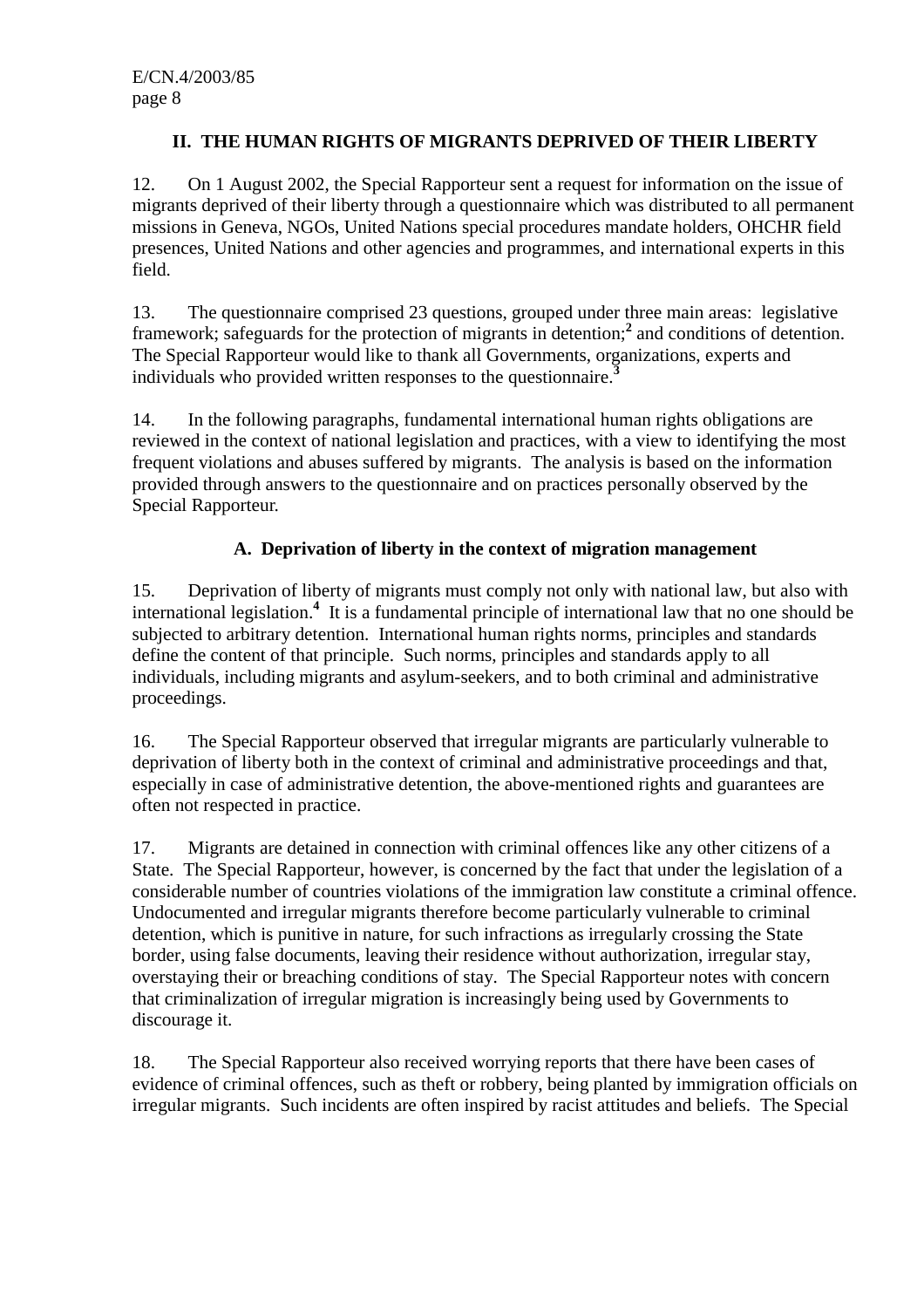Rapporteur further observed that the tendency to arbitrary resort to criminal proceedings for administrative infractions is more frequent where corruption of immigration officials is widespread.

19. Migrants are also liable to administrative detention in connection with violations of immigration laws and regulations, including staying after the permit has expired, non-possession of identification documents, using somebody else's travel documents, not leaving the country after the prescribed period of time has expired, etc. The objective of administrative detention is to guarantee that another measure, such as deportation or expulsion, can be implemented. Under the legislation of some countries, administrative detention is also admitted on grounds of public security and public order, among others. Unless otherwise specified, this analysis focuses on the administrative detention of migrants.

#### **Procedural guarantees in the context of administrative detention of migrants**

20. According to the information provided to the Special Rapporteur, under the legislation of many countries, those detained under judicial proceedings enjoy far more guarantees than those held in administrative detention. In some countries migrants who are the subject of judicial proceedings have the right to free legal counsel and interpretation, while the costs of these services (or of one of them) must be borne by the alien in administrative proceedings. The right to judicial or administrative review of the lawfulness of detention, as well as the right to appeal against the detention/deportation decision/order or to apply for bail or other non-custodial measures, are not always guaranteed in cases of administrative detention.

21. The Special Rapporteur was informed that grounds for detention of migrants vary greatly from country to country and within the same country according to the infraction or offence of which migrants are suspected. In several countries the legislative criteria for administrative detention allow for a high degree of discretion in ordering it: foreign nationals can be detained when immigration officers have "reasonable" grounds to believe that the person is inadmissible, is a danger to the public, that the individual is unlikely to appear for an examination or a hearing, or where the officer is not satisfied about identity of the person. This often leads to situation in which migrants themselves have to prove to the satisfaction of officials circumstances relating to their documentation, entry, or migratory status in order to avoid deprivation of liberty.

22. The high degree of discretion and the broad power to detain accorded to immigration and other law enforcement officials can give rise to abuses and to human rights violations. The failure to provide legal criteria can result in de facto discriminatory patterns of arrest and deportation of irregular migrants. The Special Rapporteur was informed that at times migration authorities stop migrants at the border and take them arbitrarily to the police station where they are asked for money or sexual favours in exchange for their release. Cases of prolonged detention because of refusal to pay were reported. Information received by the Special Rapporteur shows patterns of discrimination whereby migrants belonging to certain ethnic groups or of a specific nationality are more likely to be intercepted and detained than others. Furthermore, the Special Rapporteur personally observed that migration and other police authorities with vast power to detain are often not adequately trained. In some instances migrants have been requested to produce documents other than or in addition to those prescribed by law.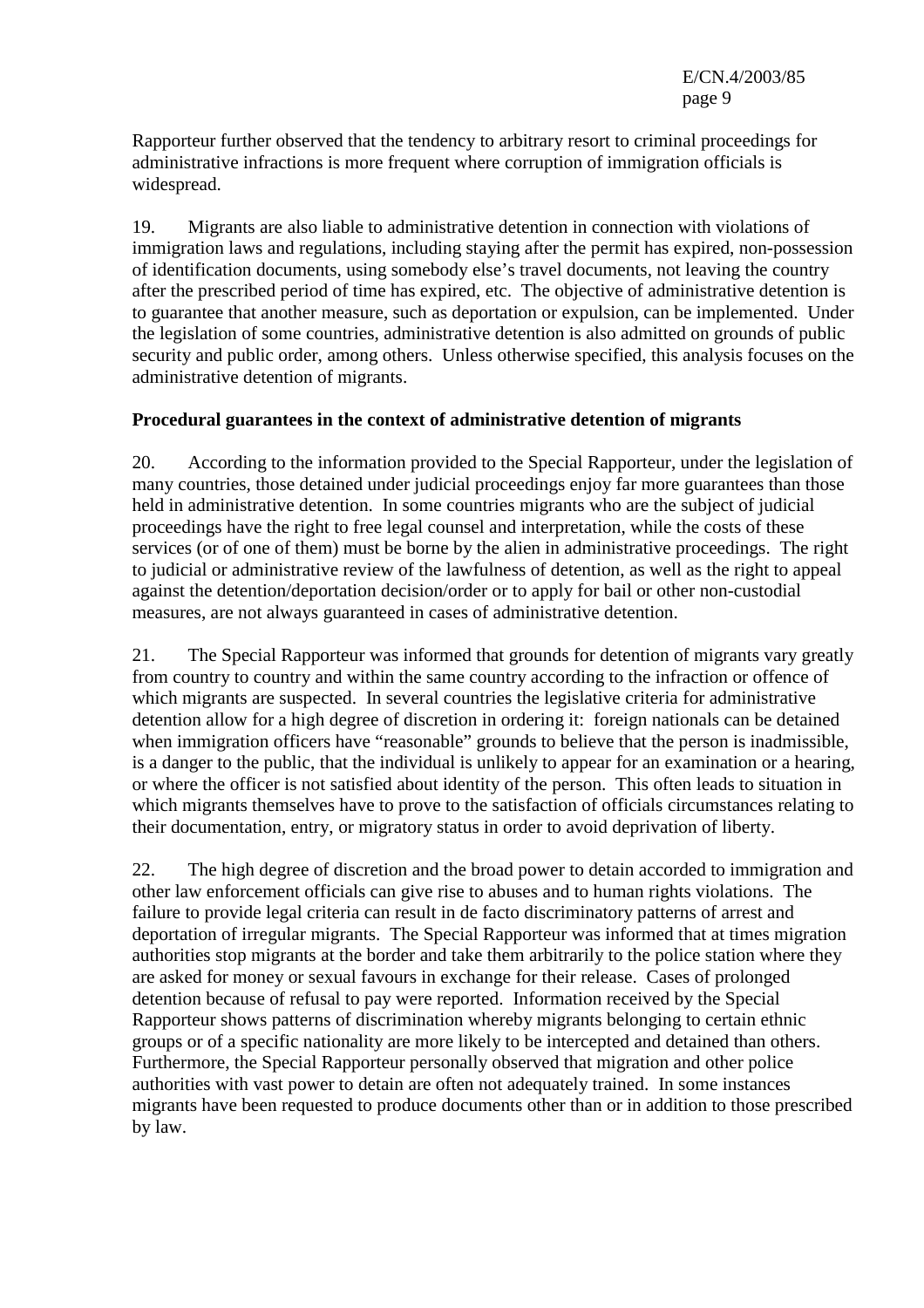23. Article 9 of the Universal Declaration of Human Rights establishes that "no one shall be subjected to arbitrary arrest or detention". This universally recognized principle is also enshrined in article 9 of the International Covenant on Civil and Political Rights (ICCPR), which also sets that "anyone who is deprived of his liberty by arrest or detention shall be entitled to take proceedings before a court, in order that the court may decide without delay on the lawfulness of his detention and order his release if the detention is not lawful". In its General Comment No. 8, the Human Rights Committee states that these provisions are applicable to all deprivations of liberty by arrest or detention, including in cases of immigration control. The Body of Principles for the Protection of All Persons under Any Form of Detention or Imprisonment (General Assembly 43/173 of 9 December 1988) reiterates that any form of detention or imprisonment shall be ordered by, or be subject to the effective control of a judicial or other authority. In addition, a person shall not be kept in detention without being given an effective opportunity to be heard promptly by a judicial or other authority and a detained person shall be entitled at any time to take proceedings before a judicial or other authority to challenge the lawfulness of his/her detention.

24. However, according to the information provided to the Special Rapporteur, national laws often do not provide for judicial review of administrative detention of migrants. In some countries, judicial review of administrative detention is automatic within a prescribed period of time, in other instances it is initiated only upon request of the migrant. Sometimes only an administrative review of the decision to detain is possible. Even when the law guarantees the right to judicial review, other circumstances may undermine it. When the migrant must take the initiative for such review, lack of awareness of the right to appeal and lack of access to free legal counsel can prevent the migrant from exercising his/her right in practice. It was reported that even when the law requires that detained migrants be brought before an administrative or other court, this is often not done within the prescribed time limit.

25. In the context of anti-terrorism measures adopted after 11 September 2001, the legislation of some countries allows for long periods of detention of non-nationals, without basic guarantees.**<sup>5</sup>** Information was received according to which migrants, including asylum-seekers, are sometimes detained at airport transit zones,<sup>6</sup> under no clear authority, either with the knowledge of government officials at the airport or simply on the instructions of airline companies,**<sup>7</sup>** before being returned to their countries.**<sup>8</sup>** The difficulty or impossibility of reaching any outside assistance impedes the exercise of the right of the persons concerned to challenge the lawfulness of the detention and deportation decision and to apply for asylum, even in the presence of legitimate claims.

26. The 1963 Vienna Convention on Consular Relations (art. 36) provides that, if so requested, the competent authorities of the receiving State shall, without delay, inform the consular post of the sending State that its national has been deprived of his/her liberty. Any communication to the consular post by the person detained shall be forwarded by the competent authorities without delay.

27. It was reported that consular posts are not always informed in a timely manner of detentions, often because detainees are not aware of this right. In many instances, consulates are informed only when migrants are taken to prison after several days of detention in police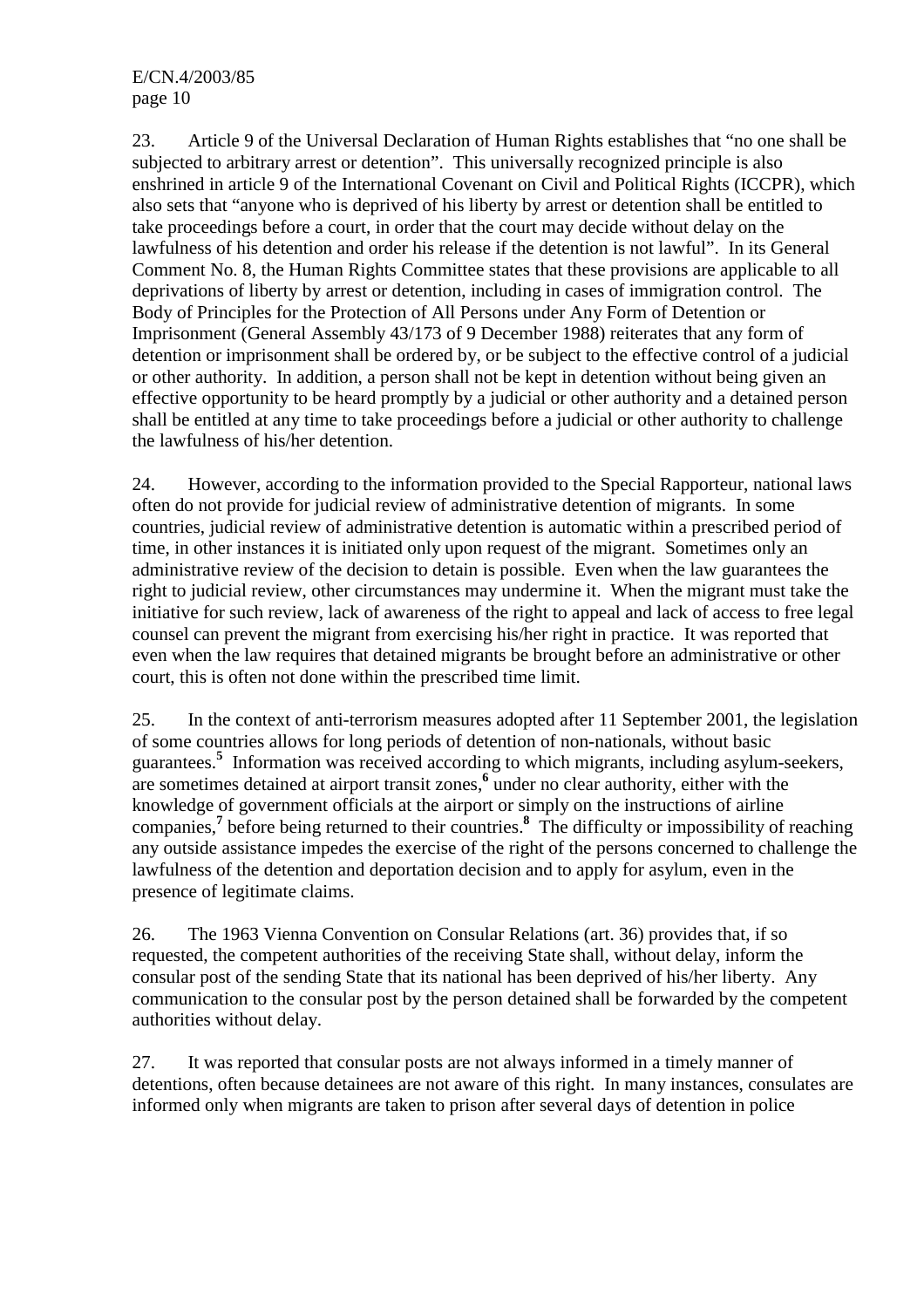stations. The Special Rapporteur visited some facilities where the absence of public telephones and the fact that the migrants had to pay for calls discouraged or prevented contacts with consular representatives.

28. According to the Body of Principles, persons under any form of detention or imprisonment shall be informed at the time of arrest of the reason for the arrest, as well as of their rights and how to avail themselves of those rights in a language they understand. Also, detained persons should have the assistance, free of charge, of an interpreter in connection with legal proceedings subsequent to arrest. Further, a detained person is entitled to have the assistance of a legal counsel, to be informed of that right and to be provided with facilities for exercising it. Detained persons also should have the right to be visited by and correspond with members of their families.

29. In practice detainees are often not informed of their right to appeal and of the status of their situation. Often they are unaware of the grounds for their detention and of its duration. It was reported that in some cases it is difficult for migrants under administrative detention to have access to their files and often migrants are only informed at a very late stage of the date of hearings. All these circumstances, coupled at times with the absence of legal assistance, seriously curtail migrants' right to defence.

30. Under the legislation of a number of countries no free legal services are available for administrative proceedings. Furthermore, often migrants are not informed, in a language they understand, of their rights to instruct and retain counsel. The Special Rapporteur received information that some migrant holding facilities do not allow visits from or confidential conversations with lawyers. Incidents in which detainees have been denied access to lawyers have also been reported to the Special Rapporteur, as well as cases of lawyers who had difficulty in locating their clients after a transfer.

31. During her visits and through answers to the questionnaire the Special Rapporteur was informed that migrants who do not speak the language of the country where they are detained have no access to translation services. Pertinent information on rights and procedures is sometimes only provided in the national language, and sometimes a few other languages. Detainees with some knowledge of the local language are sometimes requested to act as interpreters for others or translation is provided by telephone. According to the information received, in many instances interpretation is available only during judicial or administrative proceedings.

32. As for visits of families and friends, time and conditions vary from facility to facility and from country to country. The Special Rapporteur received information about migrants in administrative detention who were allowed to meet with their relatives and friends only for a very short period, separated by glass and in the presence of immigration or other officials. Incidents in which families were not informed of the whereabouts of the detainees were reported to the Special Rapporteur.

33. When administrative custody centres are not monitored and inspected by external mechanisms, and in particular when migrants are held in facilities that are not easily accessible, abuse and violence are more frequent. In the absence of a lawyer and interpreters, migrants often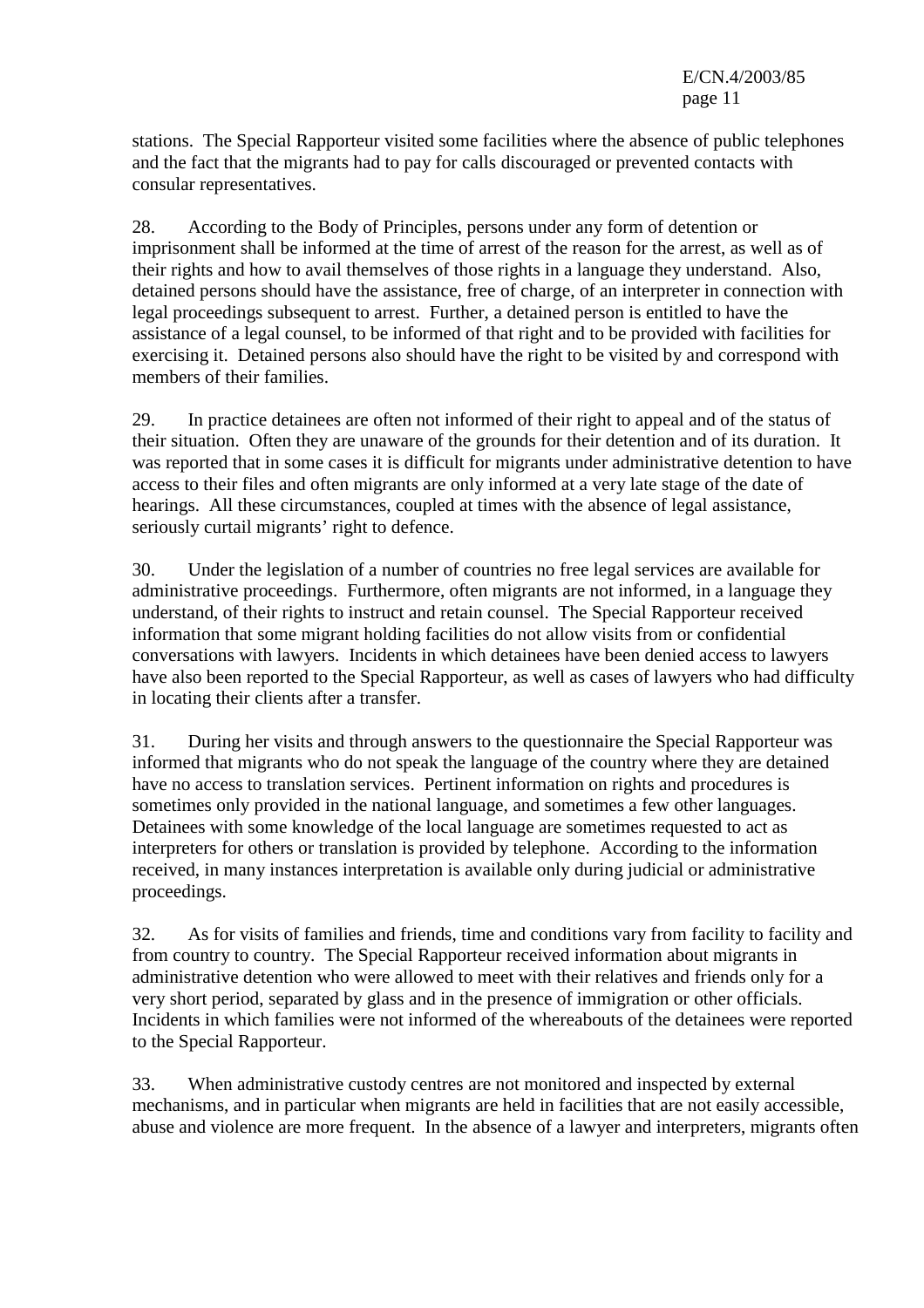feel intimidated and obliged to sign papers without understanding their content. Incidents were reported in which migrants waived their right to appeal against a deportation decision without understanding that they were doing so.

34. Often a lack of resources represents an obstacle to respecting procedural safeguards. Resources might in fact not be available to allow countries of destination to provide free legal counsel and interpretation services to all migrants. Equally, countries of origin might not have consular representation owing to financial constraints. The Special Rapporteur believes that efforts should be made to find imaginative and cost-effective solutions to guarantee migrants' rights. These could include using the voluntary services of NGOs, individuals, universities, or other national, regional and international organizations; the creation of toll-free services run by volunteers to provide information and assistance to migrants; the conclusion of bilateral and multilateral agreements between countries to provide assistance to migrants in distress; and greater use of non-custodial measures.

# **Length of administrative detention**

35. Administrative deprivation of liberty should last only for the time necessary for the deportation/expulsion to become effective. Deprivation of liberty should never be indefinite. The Human Rights Committee found that "detention should not continue beyond the period for which the State can provide appropriate justification. For example, the fact of illegal entry may indicate a need for investigation and there may be other factors particular to the individual, such as the likelihood of absconding and lack of cooperation, which may justify detention for a period. Without such factors detention may be considered arbitrary, even if entry was illegal"<sup>9</sup>. The Working Group on Arbitrary Detention**<sup>10</sup>** further states that a maximum period should be set by law and the custody may in no case be unlimited or of excessive length.

36. Only in some countries' legislation is a specific time limit set beyond which deprivation of liberty should cease when deportation is not possible for reasons not imputable to the migrant, and even where time limits are prescribed by law, they are often disregarded.

37. According to the information received or personally witnessed by the Special Rapporteur, migrants often remain in administrative detention for long periods of time. The deportation procedure can in fact be very lengthy: consulates have to process travel documents, travel arrangements made, asylum claims and appeals against deportation reviewed.**<sup>11</sup>** The procedure can be particularly time consuming in circumstances such as the absence of diplomatic representation of the country of citizenship of the alien; the lack of means of the country of destination to finance the deportation; the refusal of the State of origin or the receiving country to accept the migrant. The case of stateless detainees, i.e. those who crossed the border irregularly and whose Governments refuse to recognize them, is another circumstance that may lead to indefinite detention. At times migrants remain in detention because, owing to the situation in their countries of origin, they cannot be deported.**<sup>12</sup>** The Special Rapporteur is particularly concerned that recently enacted anti-terrorism legislation, allowing for the detention of migrants on the basis of vague, unspecified allegations of threats to national security, can lead to indefinite detention when migrants cannot be immediately deported because that would imply a threat to their security and human rights.**<sup>13</sup>**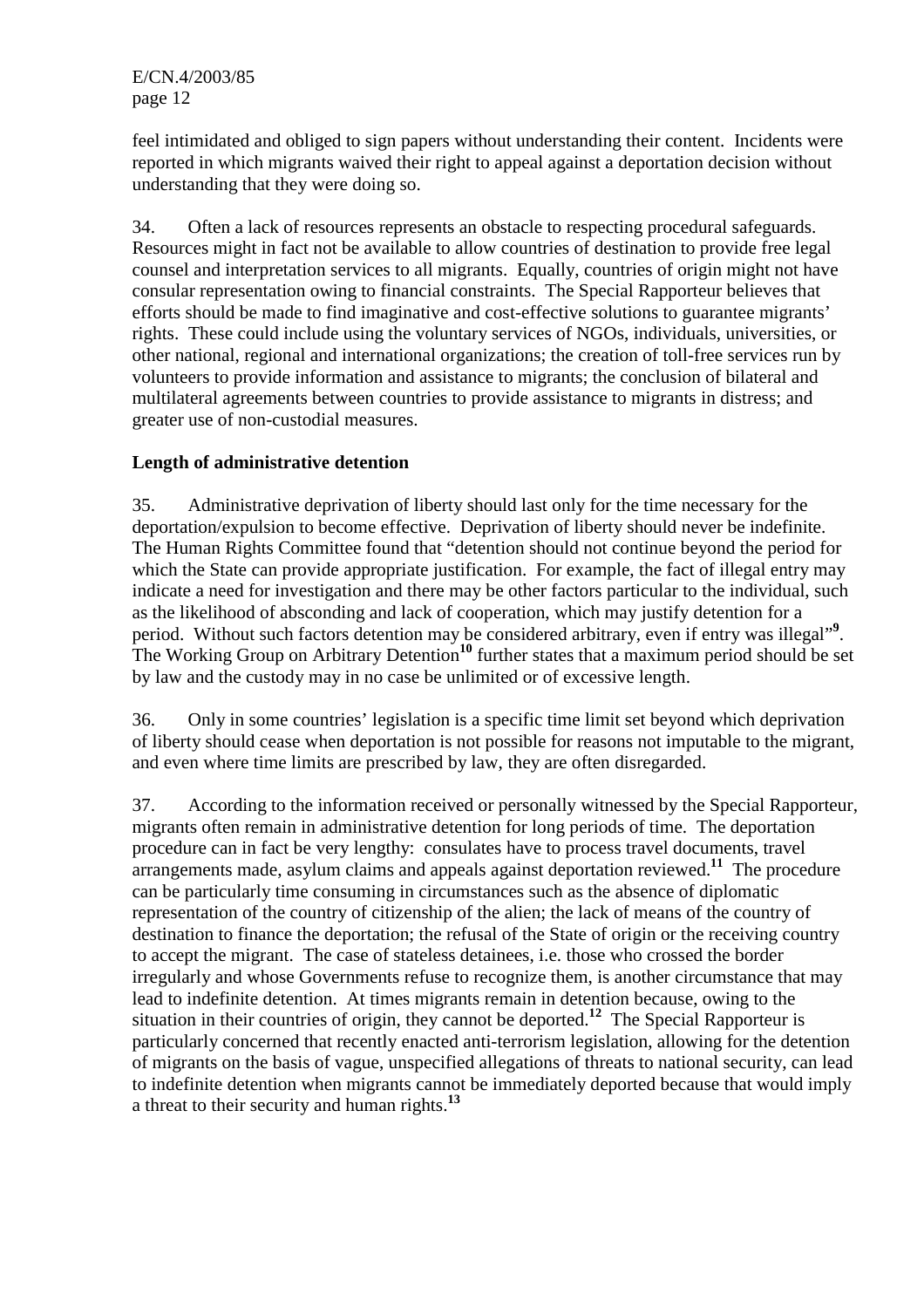38. According to the information received by the Special Rapporteur, only the legislation of a limited number of countries provides for an automatic review of detention at set intervals to determine whether it should continue.**<sup>14</sup>** In the majority of cases the review is not undertaken automatically, but mechanisms exist that allow the migrant to request it. However, access to such mechanisms can be seriously undermined by the lack of procedural safeguards.

# **Application of non-custodial measures**

39. The Working Group on Arbitrary Detention recommended that "alternative and non-custodial measures, such as reporting requirements, should always be considered before resorting to detention".**<sup>15</sup>** Similarly, in its resolution 2000/21, the Sub-Commission on the Promotion and Protection of Human Rights encouraged "States to adopt alternatives to detention such as those enumerated in the Guidelines on the Applicable Criteria and Standards relating to the Detention of Asylum Seekers" (para. 6). The legislation of several countries provides for alternatives to administrative detention, such as release on bail, release on parole, home detention, semi-liberty, payment of a certain sum as guarantee, police supervision, ban on leaving the country, obligation to reside at a given address with periodic reporting to the authorities, withdrawal of passport.

40. Reportedly, there is an element of discretion in many countries as to when such measures can be granted, as often the law itself does not prescribe them in the presence of specific criteria. Often, in the absence of statistics it is not possible to assess how often alternative measures are granted. However, it was reported that even when the laws provides expressly for non-custodial measures, they are hardly accessible. Bail, when granted, is usually set at a sum not affordable by migrants. The request for sureties is a further obstacle given the absence of relatives or friends who can stand surety for migrants. Similarly, home detention or social work is hard to obtain due to the fact that migrants often do not have stable work and lodgings.

# **Detention of victims of trafficking and smuggling**

41. Victims of trafficking and smuggling commit infractions or offences, such as irregular entry, use of false documents and other violations of immigration laws and regulations, which make them liable to detention.<sup>16</sup> The law of some countries punishes as criminal offences or administrative infractions irregular entry, entry without valid documents or engaging in prostitution, including forced prostitution. Victims of trafficking are thus often detained and deported without regard for their victimization and without consideration for the risks they may be exposed to if returned to their country of origin.

42. The victims' needs for specific medical, psychological or legal assistance are often not taken into account.**<sup>17</sup>** The Special Rapporteur received information and testimonies of women and children who had been held in slavery-like conditions and who had suffered physical and sexual abuse and who were arrested and detained as irregular migrants after managing to escape from their exploiters, suffering further traumas. Furthermore, the Special Rapporteur received information according to which, for fear of being deported or criminalized, often victims of trafficking do not denounce their traffickers and do not seek protection from local authorities against their abusers.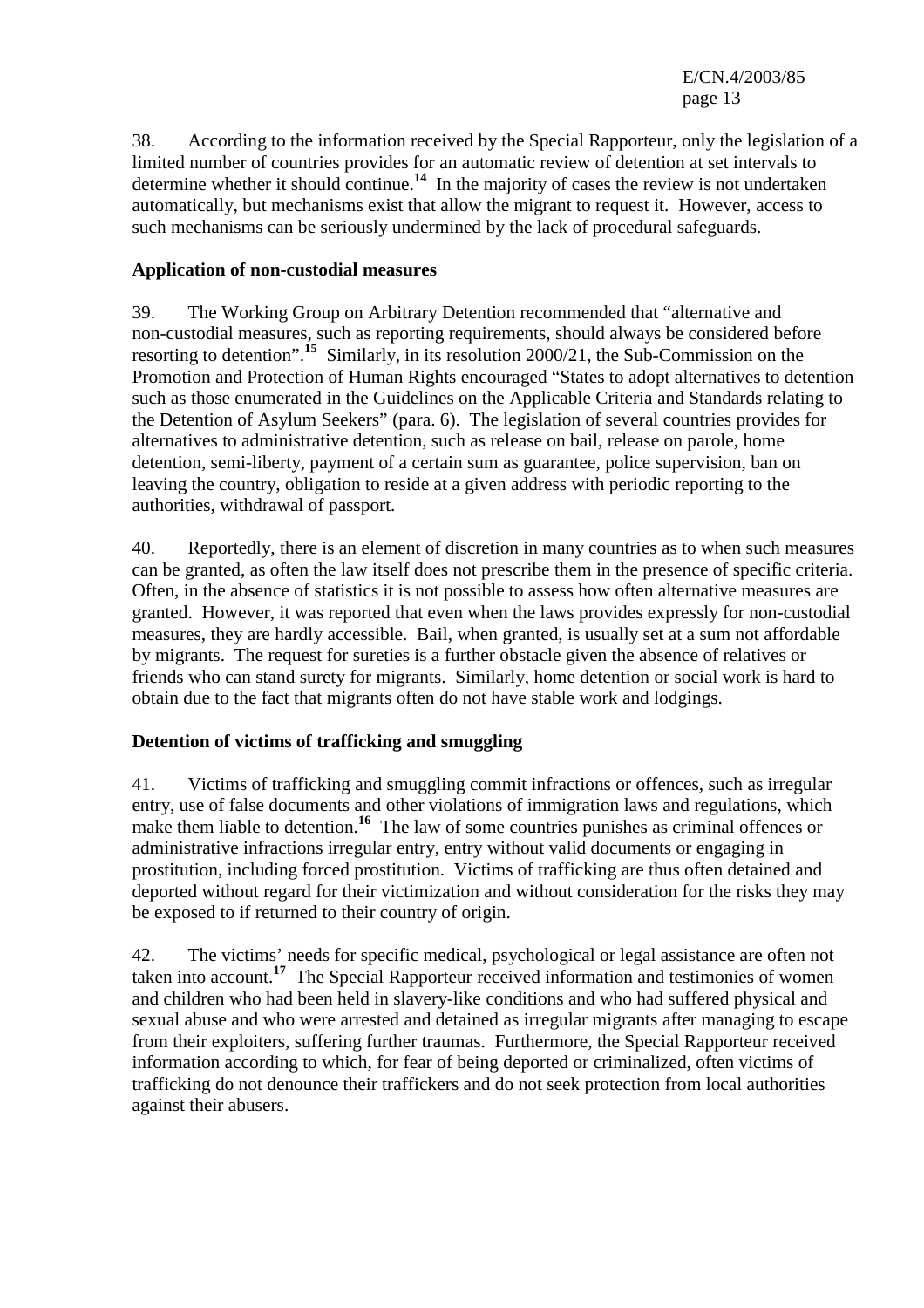# **Detention of women, children and other vulnerable groups**

43. The Special Rapporteur observed that very often national legislation does not contain special provision regarding administrative detention of vulnerable groups, such as children, pregnant women, the elderly and the physically and mentally ill. Administrative detention should never be punitive in nature and special arrangements should be sought to protect vulnerable groups. In these cases the harm inflicted seems to the Special Rapporteur to be wholly disproportionate to the policy aim of immigration control.

44. Undocumented migrants often do not denounce violations and abuses for fear of being detained and deported. In the experience of the Special Rapporteur, this is particularly the case for migrants working in the informal and private sectors, such as women domestic workers, who are particularly vulnerable to exploitation and abuse.

45. Article 37 of the Convention on the Rights of the Child requires States parties to ensure that minors are detained as a measure of last resort and for the shortest possible period of time. In accordance with article 3 of the Convention, the best interests of the child shall be the primary consideration in any action taken by States parties.

46. The detention of migrant children for administrative infractions is forbidden under the legislation of some countries, which provides for unaccompanied irregular migrant children to be entrusted to foster families or institutions for minors. However, in other countries, immigration laws and regulations are silent with respect to the detention of minors, including unaccompanied children. In these cases decisions are taken on individual cases, often with reference to other national provisions and regional and international obligations. Even when administrative detention of migrant children is prohibited, other legislative provisions of the same country may allow for minors to be detained for criminal offences where breaches of immigration law are considered as such.

47. According to the Special Rapporteur's information and personal observations, minors, including unaccompanied children, are at times detained for long or undetermined periods and deported under no clear authority and on discretional grounds, with no possibility of challenging the legality of the measure before a court or other competent, independent and impartial authority. The legislation or regulations of several countries provide for "family detention", whereby children under a certain age are detained with their parents, either in special facilities or in separate rooms within centres for migrants or penitentiaries. However, accompanied and unaccompanied children are often detained in punitive and inadequate conditions, deprived of the care, protection and rights to which they are entitled under the Convention on the Rights of the Child and other international human rights norms, including the right to education, physical and mental health, privacy, information, and rest and leisure, among others. During her visits the Special Rapporteur personally met women with newborn babies who did not even have blankets to protect them from the cold.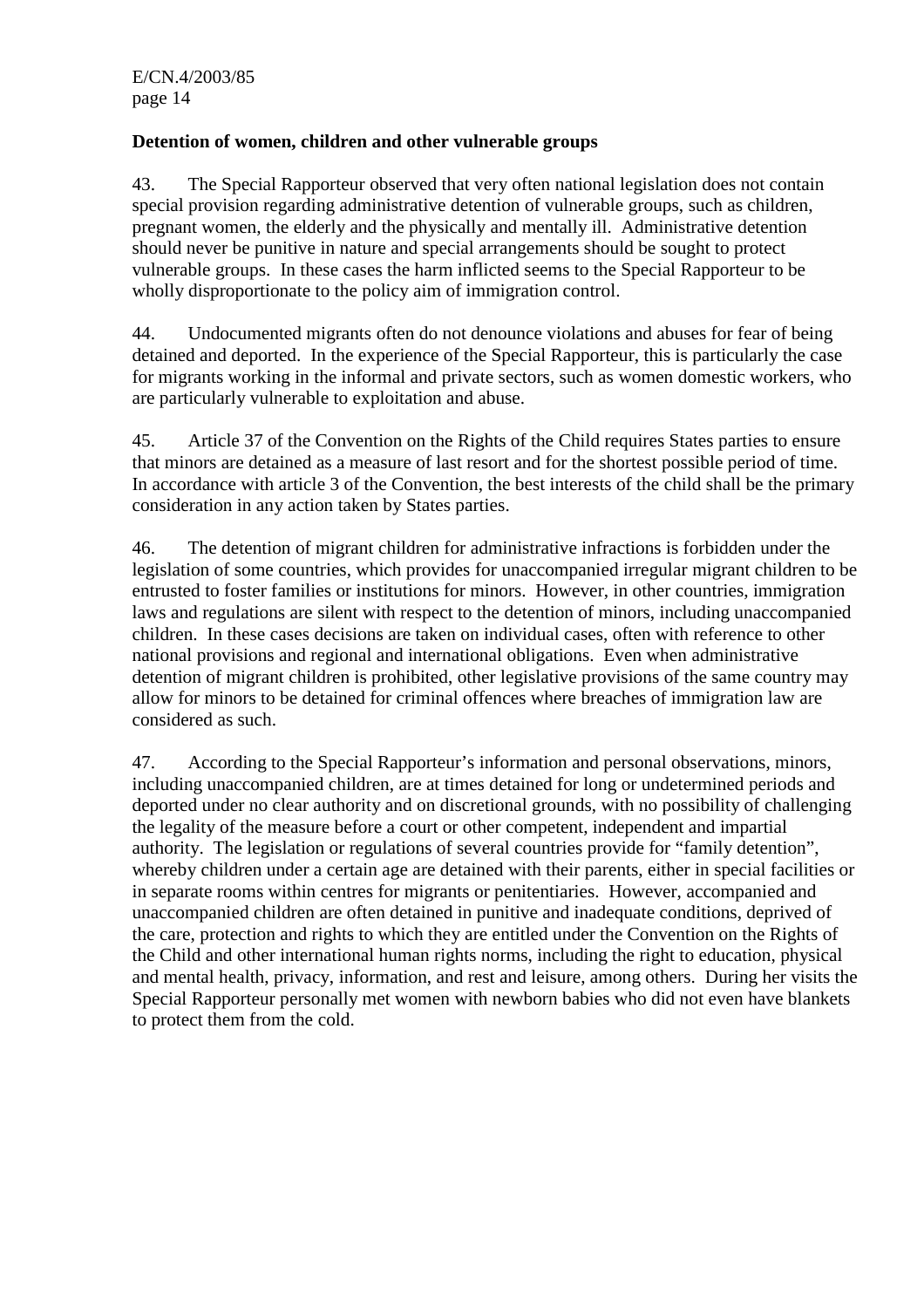48. When the age of migrants is disputed, they are often reportedly treated like adults until credible documentary or medical evidence is produced which demonstrates that they are minors. Cases of migrant child victims of trafficking or smuggling who were detained and subsequently deported without consideration for their status as victims were brought to the attention of the Special Rapporteur, who also personally interviewed some of them.

49. The Special Rapporteur notices with concern that while the legislation of the majority of countries provides that minors subjected to criminal proceedings should be detained only as a measure of last resort and protected by a set of judicial safeguards and guarantees to ensure that the children's rights are protected, at the same time it allows for administrative detention of foreign children without any such guarantees.

50. Often elderly people, persons with disabilities, pregnant women and ill people, including the mentally ill, are detained without any particular regard for their conditions and specific needs. It was reported that detention has a heavy impact on pregnant women and their children, as well as the elderly, disabled and mentally ill. Pregnant women, for example, need to have access to proper nutrition for the well-being of the baby and to medical and support service that are not available in detention facilities.

51. Furthermore, detention produces anxiety, depression and isolation, especially in women. Detained migrants have often suffered previous traumas and the absence of psychological support, coupled with the conditions of detention, the lack of safeguards and uncertainty about the future, can have serious consequences for their mental and physical health. Several instances of migrants committing or attempting to commit suicide in detention were reported to the Special Rapporteur. It was also reported that migrants who attempt suicide are not always provided with the necessary medical and psychological assistance. It has been reported that migrants who had attempted suicide were moved to special rooms where they remained isolated and under constant surveillance, instead of being provided with necessary care and support.

# **B. Conditions of detention**

52. Detention facilities for migrants vary from country to country and according to the type of regime to which migrants are subjected.

53. Migrants sentenced to imprisonment for immigration offences are detained with common criminals and subjected to the same punitive regime; they are not always separated from the rest of the prison population and have difficulties in understanding and communicating. The fact that their families are often far away and are difficult to keep in touch with further increases their sense of isolation. There are often no arrangements to provide culturally appropriate foods and to allow them to practise their faiths. Racist attacks against migrants detained with common prisoners were also reported. Prison personnel in most of the cases do not receive specific training on how to deal with foreign detainees.

54. Administrative detention should never be of a punitive nature. Furthermore, as enshrined in article 10 of ICCPR, all persons deprived of their liberty shall be treated with humanity and with respect for the inherent dignity of the human person. This implies not only the right not to be subjected to torture or to cruel, inhuman or degrading treatment or punishment,**<sup>18</sup>** but also that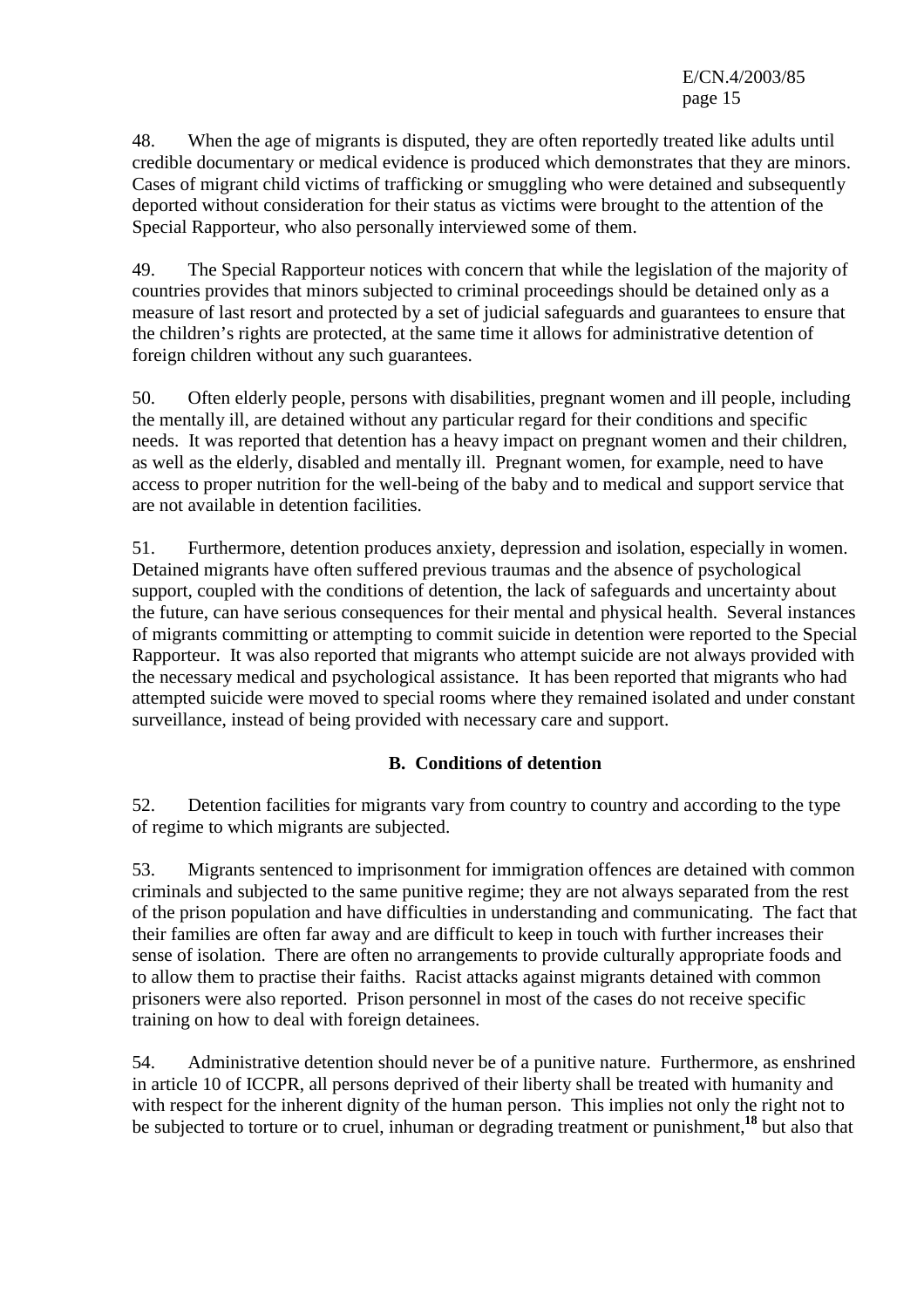migrants deprived of their liberty should be subjected to conditions of detention that take into account their status and needs. In this respect, the Special Rapporteur would like to refer to General Comment No. 15 of the Human Rights Committee, which states: "if lawfully deprived of their liberty, [aliens] shall be treated with humanity and with respect for the inherent dignity of their person". Article 37 of the Convention on the Rights of the Child also establishes that every child deprived of liberty shall be treated with humanity and respect for the inherent dignity of the human person, and in a manner which takes into account the needs of persons of his or her age. In particular, every child deprived of liberty shall be separated from adults unless it is considered in the child's best interest not to do so and shall have the right to maintain contact with his or her family through correspondence and visits, save in exceptional circumstances.

55. The Body of Principles for the Protection of All Persons under Any Form of Detention or Imprisonment, the Standard Minimum Rules for the Treatment of Prisoners, the United Nations Rules for the Protection of Juveniles Deprived of their Liberty and the UNHCR Revised Guidelines on Applicable Criteria and Standards Relating to the Detention of Asylum Seekers also provide an extensive list of guarantees for the protection of the human dignity of persons, including migrants, deprived of their liberty. Despite their non-binding nature, they reflect internationally recognized principles.

56. According to the information received by the Special Rapporteur, conditions of administrative detention are well below international standards.**<sup>19</sup>** In many instances migrants under administrative detention are detained in common prisons, either because no other specific facility exists, or because those that exist are full. The Special Rapporteur received reports according to which migrants awaiting deportation were kept in penitentiaries with common criminals and subjected to the same regime, with severe restrictions on their freedom of movement, rights to communicate with families and receive visits, and limited access to outdoor recreational activities. Reports of migrants held in solitary confinement and heavily shackled and tightly handcuffed during visits or court appearances were brought to the attention of the Special Rapporteur.

57. In some countries special facilities for administrative detention of migrants have been built. Elsewhere, places such as schools, warehouses, airport terminals, sports stadiums and similar facilities have been converted into centres for the administrative custody of migrants. Both types of facility are usually thought of as being for the short term, however, it often happens that migrants remain detained in these centres for months, and in some cases years. In most cases there is no provision for either education for children or for adequate recreational activities. Facilities converted into detention centres often lack basic infrastructures, such as ventilation systems, outdoor spaces, or rooms allowing for private conversations with lawyers or family members.

58. Special centres for the detention of migrants are often overcrowded,**<sup>20</sup>** leading to a serious deterioration in living conditions, including lack of bedding, poor hygienic conditions, inadequate access to medical treatment and other services, the impossibility of separating men from women and adults from minors and of keeping families together, and lack of privacy. For security reasons, freedom of movement is limited within the facility and migrants remain locked up for most of the day.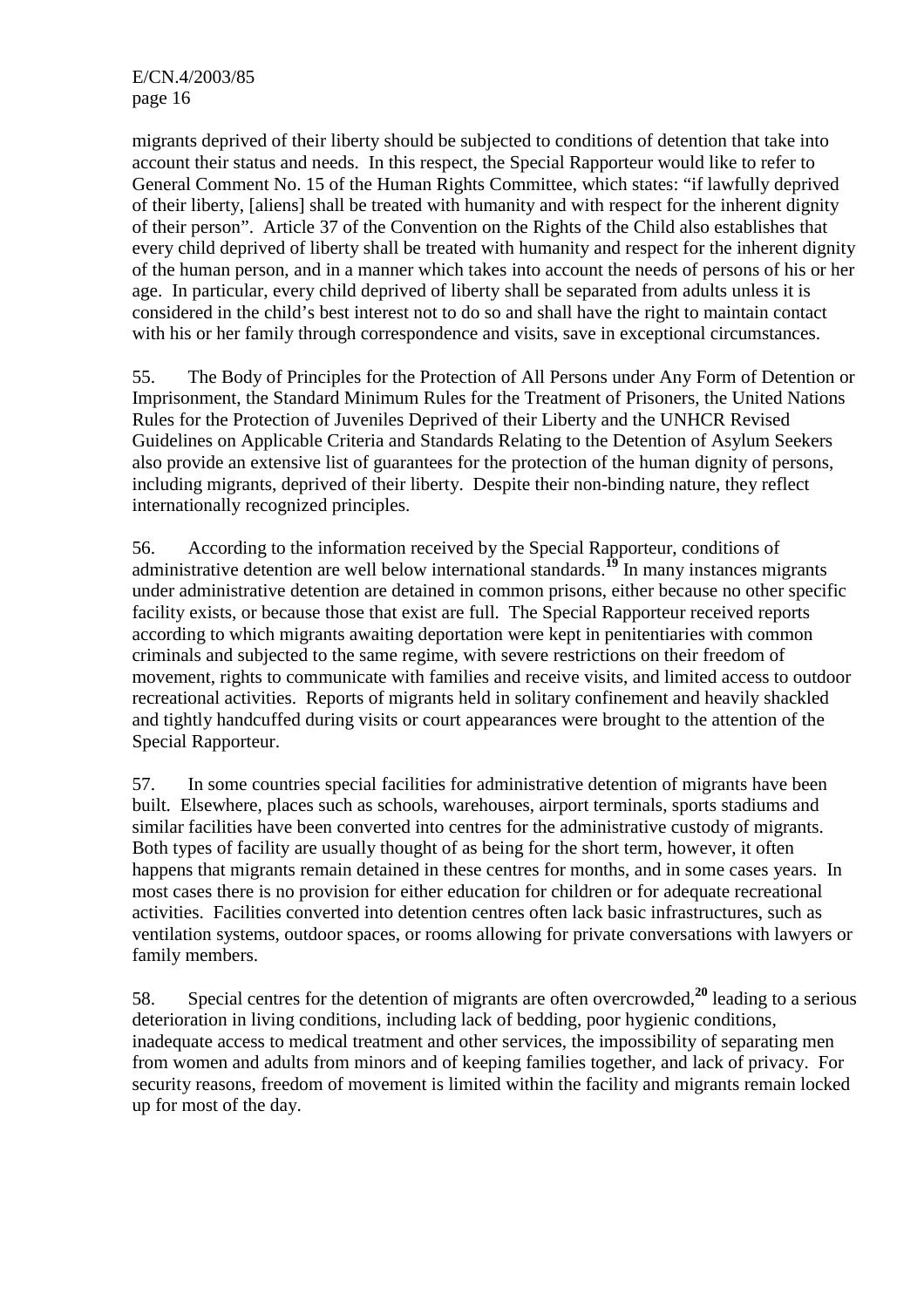59. The Special Rapporteur observed during her visits that many of the facilities where migrants are held do not have public telephones. Sometimes detention facilities are not regularly cleaned and basic products for personal use, such as soap, are not available and have to be provided by families and friends or by NGOs and humanitarian organizations. The Special Rapporteur personally interviewed detained women who were obliged to cook for male detainees and to sell food in order to be able to purchase basic items for personal use.

60. A very few centres provide a medical check-up upon arrival. The Special Rapporteur met with migrants who had open wounds, some of them suffered during their apprehension or resulting from excessive use of force by immigration officials, and migrants with serious skin diseases, other illnesses and psychological traumas who had no access to medical care.

61. Some of the recently built facilities for migrants provide for a general doctor to visit detainees every day. In many instances, however, only urgent medical care is provided. Also, it was reported that in some countries all medical expenses apart from general check-ups or emergency interventions must be borne by the detainees. Often, no translation or interpretation services are available, making it difficult for migrants to request medical attention and to understand medical prescriptions and diagnoses. Other inmates are sometimes used as interpreters. This practice is a source of concern as it breaches confidentiality, and when consent is sought and obtained, there are questions as to whether that consent is sufficiently informed. Furthermore, in these circumstances a detainee may be prevented from disclosing vital information about trauma suffered. Access to medical assistance is curtailed when migrants are detained in police stations and holding facilities that are not easily accessible. The Special Rapporteur received information about incidents of denial of medical care to migrants in administrative custody.

62. Mechanisms of external oversight of migrant holding facilities are not always in place. Some countries allow regular visits by external actors, such as the Red Cross, representatives of human rights institutions, NGOs, humanitarian organizations, the Office of the United Nations High Commissioner for Refugees (UNHCR), the International Organization for Migration (IOM), or regional mechanisms such as the European Committee for the Prevention of Torture. However, the Special Rapporteur received information according to which representatives of NGOs were denied access to detained migrants. In some countries inspections are only carried out by representatives of hierarchically superior bodies of the ministry or department to which the police or the immigration service running the centre belongs. This raises concerns as to the objectiveness and impartiality of the supervision.

63. The regulations of some migrants holding facilities provide for internal complaint or grievance mechanisms. It was reported that internal complaint mechanisms are not always easily accessible, due to linguistic barriers, and scarcely used due to the fear of being labelled troublemakers or of retaliation, given the lack of confidentiality of such procedures. Reportedly, often the internal complaint procedure is not transparent and answers are not provided in a timely manner. The decision of internal review mechanism is usually final and such mechanisms frequently allow only for internal disciplinary measures, while a separate procedure must be initiated to start criminal proceedings. As repeatedly stated, such procedures are very difficult to access, especially if there are no external mechanisms of oversight and support that can provide assistance.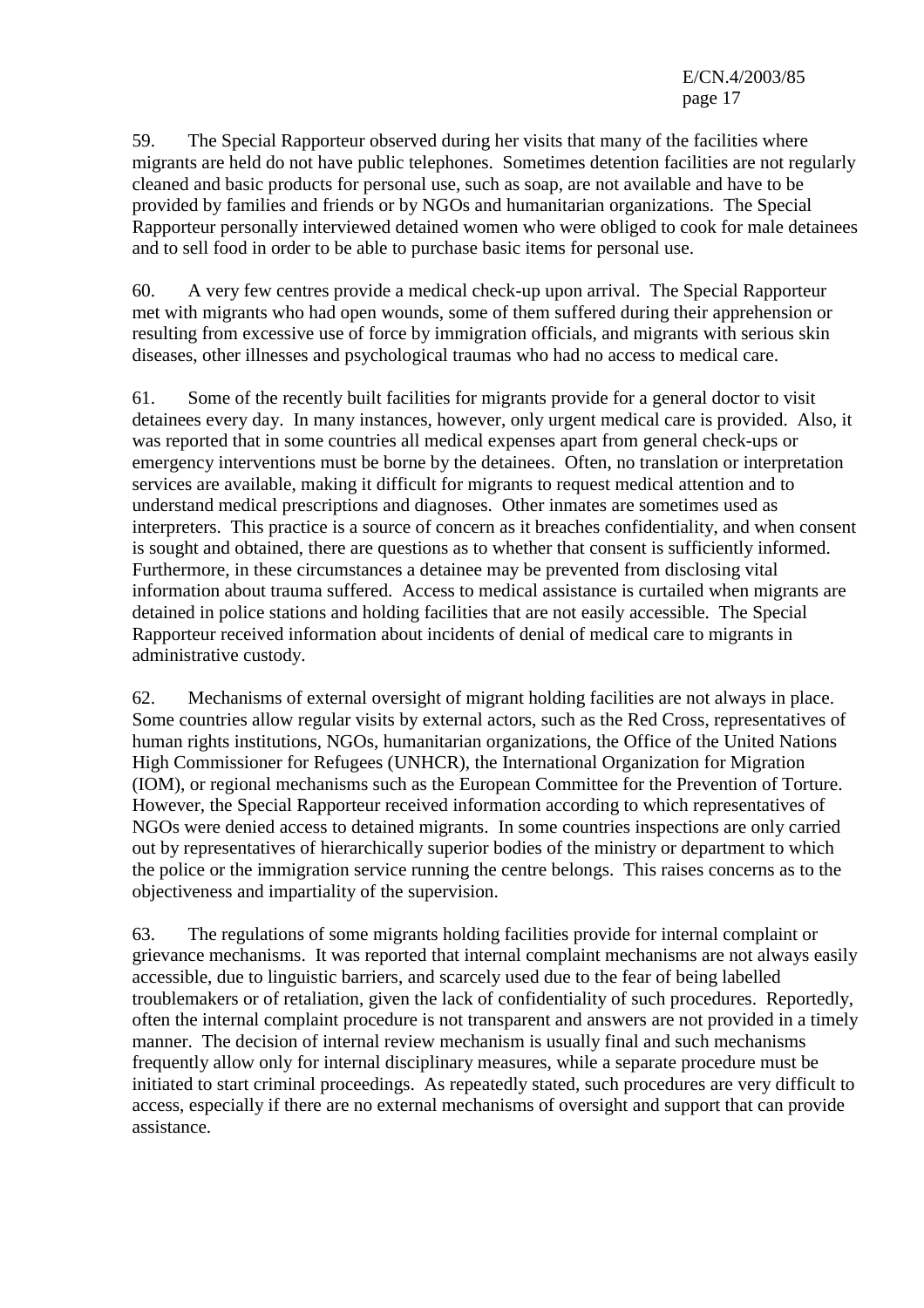64. Holding centres for migrants under administrative detention are often run by immigration or other police. Immigration authorities in some countries have the power to detain migrants in police stations while their identity or migratory status is verified. In some countries migrant holding centres are staffed with or run by private personnel who often do not receive adequate training and are not prepared to discharge their functions in a way that is respectful of the human rights of migrants. Incidents of abuse and discrimination, and even of ill-treatment and torture of migrants in detention facilities at the hands of prison guards, police and immigration officers and private staff were brought to the attention of the Special Rapporteur.**<sup>21</sup>**

# **III. CONCLUSIONS AND RECOMMENDATIONS**

# **A. Conclusions**

65. Migrants are particularly vulnerable to deprivation of liberty. On the one hand there is a tendency to criminalize violations of immigration regulations and to punish them severely, in an attempt to discourage irregular migration. On the other hand, a great number of countries resort to administrative detention of irregular migrants pending their deportation. The Special Rapporteur would like to stress that the phenomenon of irregular migration should be addressed through a new concept of migration management with human rights as an integral part. Migration management is in fact an extremely complex series of processes which go well beyond unilateral punitive measures and control. States of origins, transit and destination, international and regional organizations, financial institutions, NGOs, the private sector and the civil society at large share responsibility in this regard.

66. Administrative measures to contain irregular migration, such as deprivation of liberty, are undertaken without due regard for the individual history of migrants. Victims of trafficking and smuggling are criminalized, detained and deported for infractions or offences committed as inevitable consequence of the violations they themselves have suffered. Often there are no specific provisions regarding the detention of children and other vulnerable groups, which allows for their detention in conditions that often violate their basic human rights and are detrimental to their physical and mental health.

67. The Special Rapporteur is concerned that in a considerable number of countries, measures aimed at stopping irregular migration are often taken without due regard for international norms, standards and principles and undermine migrants' basic rights, including the right to seek asylum and to enjoy minimum guarantees against arbitrary deprivation of liberty. In particular there is a tendency to provide immigration officials with broad powers to detain migrants, and to detain them in conditions and facilities that seriously curtail their right to judicial or administrative review and to have their asylum claims revised.

68. Migrants subjected to administrative proceedings in general have far fewer guarantees and rights than those subjected to judicial proceedings. The legal grounds for administrative detention of migrants are often too broad and discretional and time limits are not always legally determined or respected. This is often coupled with a lack of automatic mechanisms for judicial or administrative review and other procedural safeguards, such as access to interpreters and lawyers, the right to be informed of the grounds for detention and appeal mechanisms, the right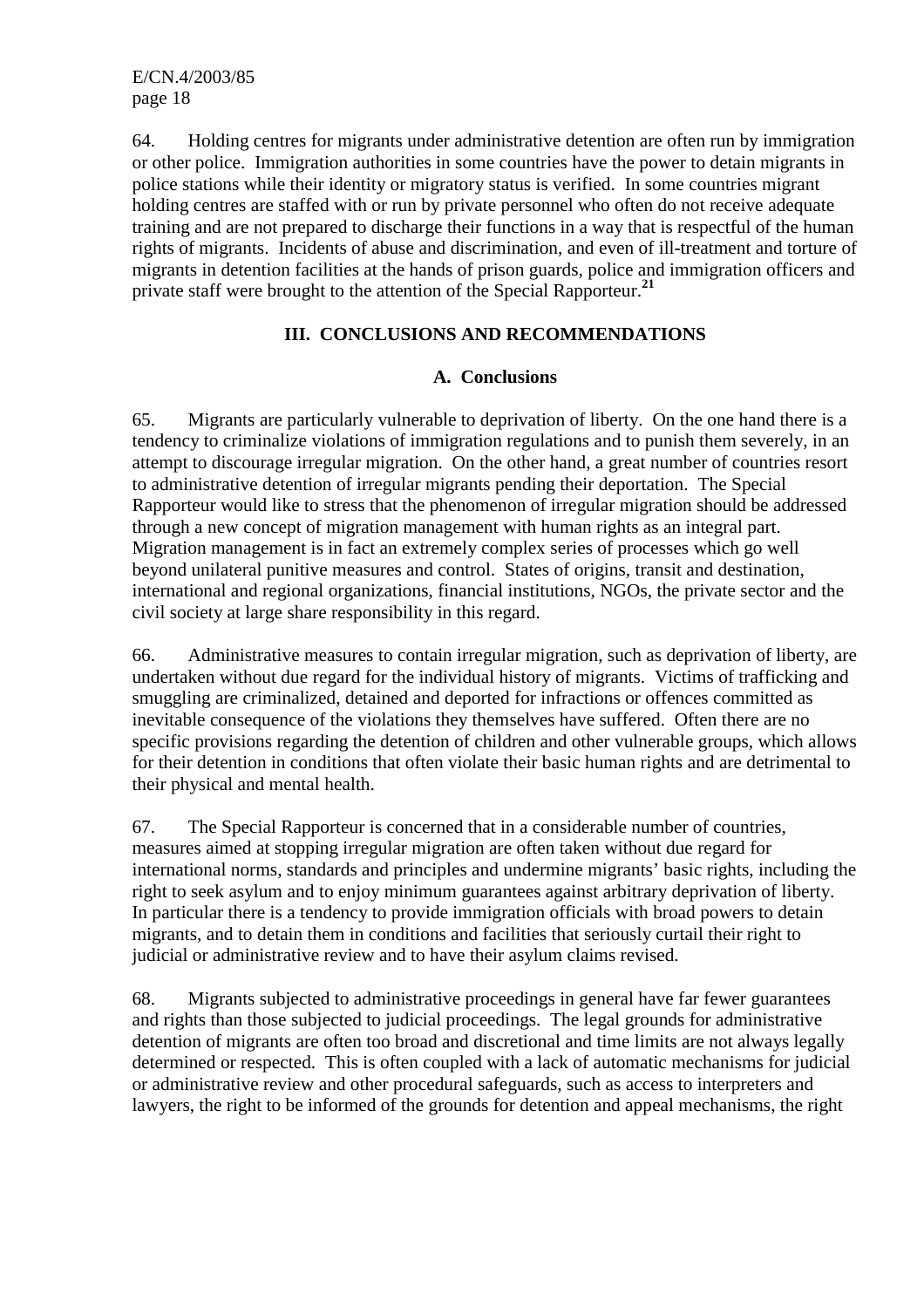to inform consular or embassy representatives. All these elements put administrative detention beyond any control, grant disproportionate powers to immigration authorities, and give rise to incidents of discrimination and abuses.

69. Sometimes legislation and practices allow administrative detention to become very lengthy or indefinite, although the facilities built or used for this purpose are not equipped for long-term detention. They often do not have facilitates for education, recreational activities and adequate medical services. According to the information received, many migrant holding centres are overcrowded, and the conditions of detention do not respect international norms, standards and principles and at times amount to inhumane or degrading treatment. Such facilities are not always open to external mechanism of inspection and grievance or complaint mechanisms do not exist, are not confidential, or are not accessible. The lack of external oversight and, most of the time, of human rights training allow physical and psychological abuses to take place.

70. Undocumented migrants deprived of their liberty often do not receive adequate legal, medical, social and psychological assistance and protection, either from the institutions of the host countries or from their consular representatives. Owing to resources constraints, consular posts may lack the equipment, personnel and expertise necessary to provide such assistance. In some cases, undocumented migrants are not recognized as citizens by their consulates or embassies.

71. The Special Rapporteur notes with satisfaction that treaty bodies have devoted increased attention to the issue of migrants deprived of their liberty and that other thematic special procedures of the Commission on Human Rights have increasingly taken up cases concerning migrants deprived of their liberty; she would like to stress that she is eager to strengthen cooperation with these mechanisms with a view to promoting migration management arrangements, systems and programmes that are respectful of the human rights of migrants.

# **B. Recommendations**

72. With particular regard to the information reflected in this report, the Special Rapporteur would like to make the following recommendations.

73. Infractions of immigration laws and regulations should not be considered criminal offences under national legislation. The Special Rapporteur would like to stress that irregular migrants are not criminals per se and they should not be treated as such. Detention of migrants on the ground of their irregular status should under no circumstance be of a punitive nature.

74. Governments should consider the possibility of progressively abolishing all forms of administrative detention.**<sup>22</sup>**

75. When this is not immediately possible, Governments should take measures to ensure respect for the human rights of migrants in the context of deprivation of liberty, including by:

 (a) Ensuring that the legislation does not allow for the detention of unaccompanied children and that detention of children is permitted only as a measure of last resort and only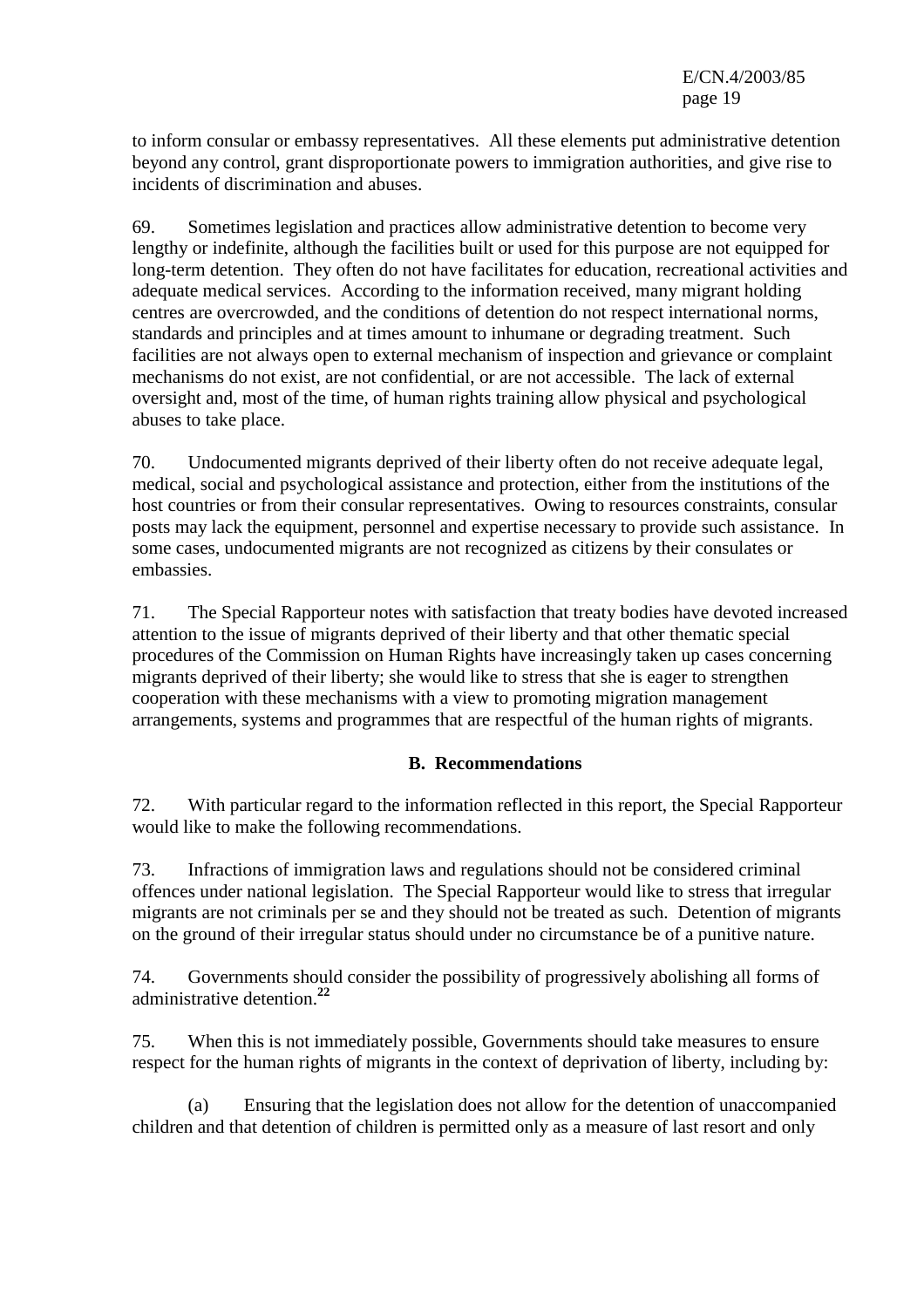when it is in the best interest of the child, for the shortest appropriate period of time and in conditions that ensure the realization of the rights enshrined in the Convention on the Rights of the Child, including access to education and health. Children under administrative custodial measures should be separated from adults, unless they can be housed with relatives in separate settings. Children should be provided with adequate food, bedding and medical assistance and granted access to education and to open-air recreational activities. When migrant children are detained, the United Nations Rules for the Protection of Juveniles Deprived of their Liberty and the United Nations Standard Minimum Rules for the Administration of Juvenile Justice should be strictly adhered to. Should the age of the migrant be in dispute, the most favourable treatment should be accorded until it is determined whether he/she is a minor;

 (b) Ensuring that the legislation prevents trafficked and smuggled persons from being prosecuted, detained or punished for illegal entry or residence in the country or for the activities they are involved in as a consequence of their situation as trafficked persons. In this respect, the Special Rapporteur invites States to consider ratifying the Protocol against the Smuggling of Migrants by Land, Sea and Air and the Protocol to Prevent, Suppress and Punish Trafficking in Persons, Especially Women and Children, Supplementing the United Nations Convention against Transnational Organized Crime;

 (c) Ensuring that procedural safeguards and guarantees established by international human rights law and national law in case of criminal proceedings are applied to any form of detention. In particular, deprivation of liberty should be allowed only on the basis of criteria established by law. A decision to detain should only be taken under clear legal authority, and all migrants deprived of their liberty, whether under administrative proceedings or in cases of preventive detention for reasons of public security, should be entitled to bring proceedings before a court, so that the court can decide on the lawfulness of the detention. Migrants in detention shall be assisted, free of charge, by legal counsel and by an interpreter during administrative proceedings;

 (d) Ensuring that migrants deprived of their liberty are informed in a language they understand, if possible in writing, of the reasons for the deprivation of liberty, of the available appeal mechanisms and of the regulations of the facility. Detained migrants shall also be accurately informed of the status of their case and of their right to contact a consular or embassy representative and members of their families. A briefing on the facility and information on the immigration law should also be provided. Migrants and their lawyers should have full and complete access to the migrants' files;

 (e) Facilitating migrants' exercise of their rights, including by providing them with lists of lawyers offering pro bono services, telephone numbers of all consulates and organizations providing assistance to detainees and by creating mechanisms, such as toll-free numbers, to inform them of the status of their case. Efforts should be made to conclude agreements with NGOs, universities, volunteers, national human rights institution and humanitarian and other organizations to provide basic services, such as translation and legal assistance, when they cannot otherwise be guaranteed;

 (f) Ensuring that non-custodial measures and alternatives to detention are made available to migrants, including through providing for such measures in law and ensuring that the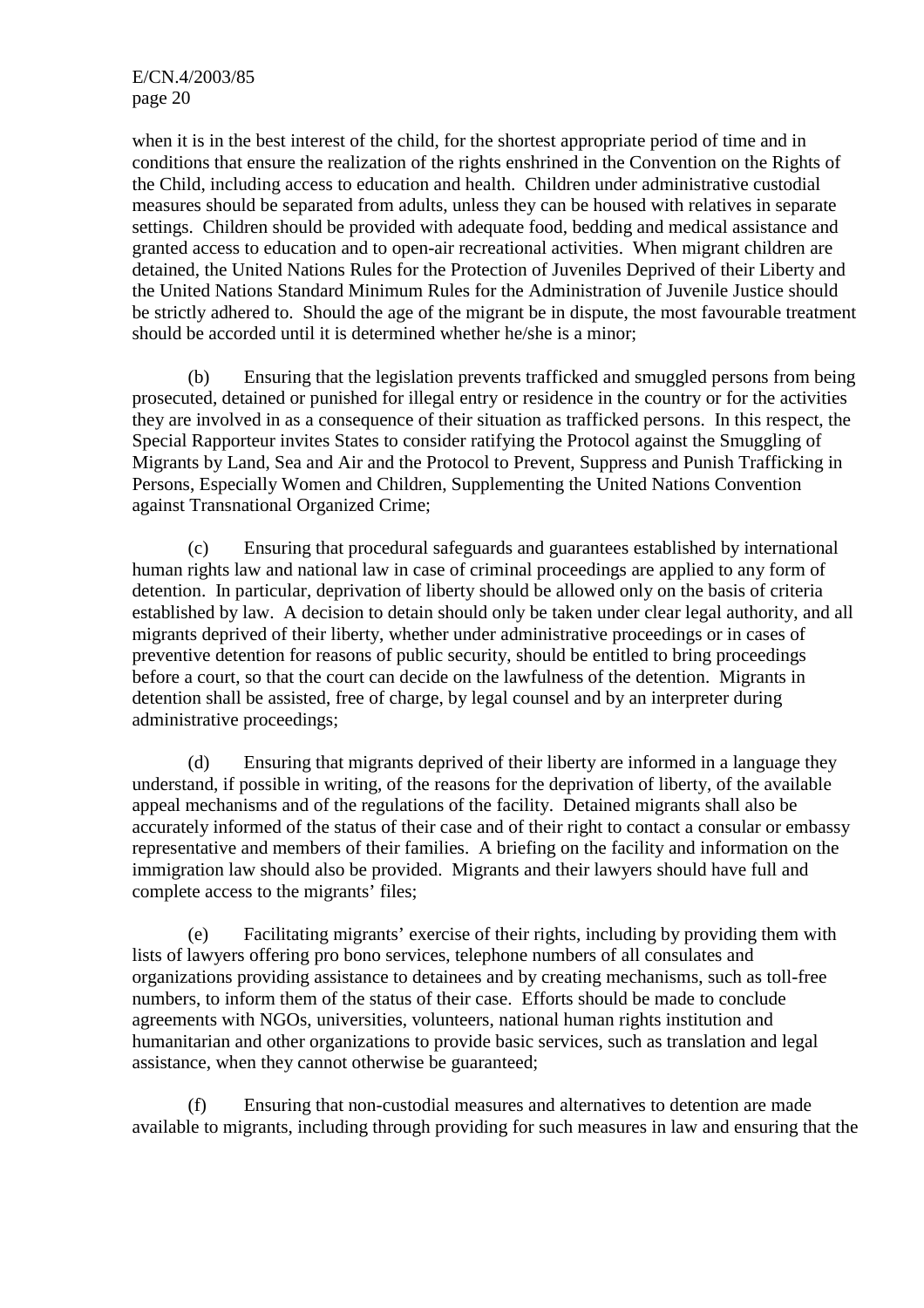prescribed conditions are not discriminatory against non-nationals. Official statistics should be kept on the percentage of migrants deprived of their liberty out of the total number subject to administrative detention;

 (g) Ensuring that the law sets a limit on detention pending deportation and that under no circumstance is detention indefinite. The Special Rapporteur recommends that States consider entering into bilateral and multilateral agreements to speed up documentation/ deportation procedures and thereby reduce the length of detention. The decision to detain should be automatically reviewed periodically on the basis of clear legislative criteria. Detention should end when a deportation order cannot be executed for other reasons that are not the fault of the migrant;

 (h) Avoiding the use of detention facilities and of legal mechanisms and methods of interception and/or deportation that curtail judicial control of the lawfulness of the detention and other rights, such as the right to seek asylum;

 (i) Ensuring that migrants under administrative detention are placed in a public establishment specifically intended for that purpose or, when this is not possible, in premises other than those intended for persons imprisoned under criminal law. Representatives of UNHCR, ICRC, NGOs and churches should be allowed access to the place of custody;**<sup>23</sup>**.

 (j) Providing training to authorities with the power to detain on psychological aspects relating to detention, cultural sensitivity and human rights procedures, and ensuring that centres for the administrative detention of migrants are not run by private companies or staffed by private personnel unless they are adequately trained and the centres are subject to regular public supervision to ensure the application of international and national human rights law;

 (k) Ensuring that the Body of Principles for the Protection of All Persons under any Form of Detention and Imprisonment are applied to all migrants under administrative detention. The Principles include the provision of a proper medical examination as promptly as possible and of medical treatment and care whenever necessary and free of charge; the right to obtain, within the limits of available public resources, educational, cultural and informational material; the provision for regular visits of places of detention by qualified and experienced persons appointed by, and responsible to, a competent authority distinct from the authority directly in charge of the administration of the place of detention or imprisonment, in order to supervise the strict observance of relevant laws and regulations;

 (l) Ensuring the existence of mechanisms allowing detained migrants to make a request or complaint regarding their treatment, in particular in case of physical and psychological abuse, to the authorities responsible for the administration of the place of detention and to higher authorities and, when necessary, to judicial authorities;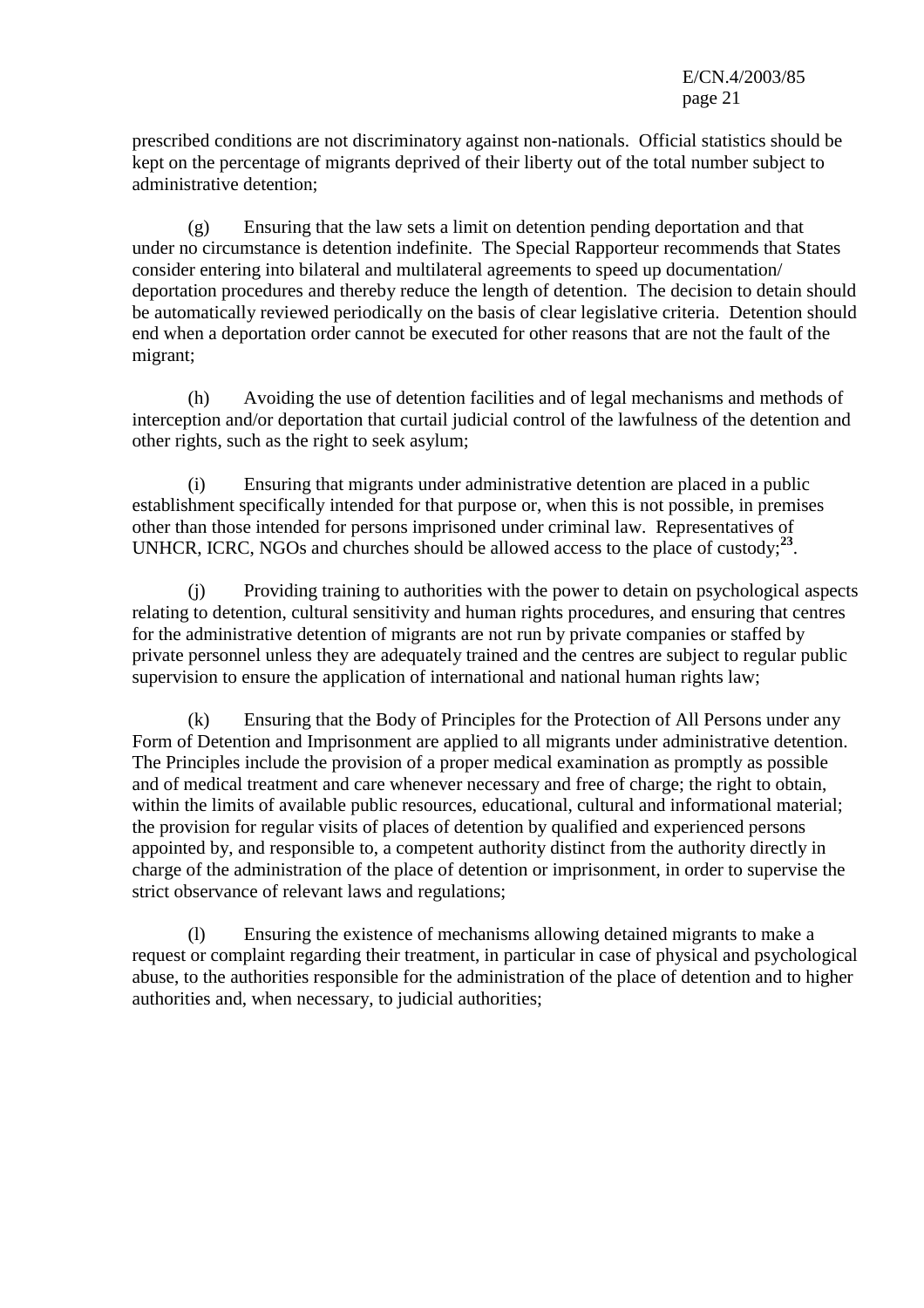(m) Ensuring the presence in holding centres of a doctor with appropriate training in psychological treatments. Migrants should have the possibility of being assisted by interpreters in their contacts with doctors or when requesting medical attention. Detention of migrants with psychological problems, as well as those belonging to vulnerable categories and in need of special assistance, should be only allowed as a measure of last resort, and they should be provided with adequate medical and psychological assistance;

 (n) Applying the Standard Minimum Rules for the Treatment of Prisoners to migrants under administrative detention, including providing for the separation of administrative detainees from criminal detainees; the separation of women from men; a separate bed with clean bedding for each detainee; at least one hour of outdoor exercise daily and the right to communicate with relatives and friends and to have access to newspapers, books and religious advisers.

76. The Special Rapporteur would like to encourage Governments to ensure that their consular and embassy personnel are adequately trained in providing assistance to nationals in distress, including irregular migrants, and that there is a mechanism to address cases of negligence in providing such assistance. The Special Rapporteur would also like to underline that such assistance should be provided by representatives of all relevant government ministries and departments, as well as specialized medical, social and psychological personnel, at least in those countries with a high migration rate.

77. The Special Rapporteur notes that national and international NGOs have started to devote increased attention to the situation of migrants deprived of their liberty and would like to encourage them to continue in their efforts to document and study the violations and abuses that migrants suffer in the context of detention.

78. The Special Rapporteur would like to encourage the organizations of civil society to develop programmes of assistance to migrants deprived of their liberty, including legal aid, translation services and social and psychological assistance, and to visit regularly migrant holding centres and penitentiaries where irregular migrants are held.

79. The Special Rapporteur would finally like to encourage international and regional dialogue, with the participation of relevant international and regional organizations and representatives of the civil society, on international cooperation and arrangements for the establishment of migration management systems able to address the phenomenon of irregular migration in a way that respects the human rights and dignity of migrants. In this connection, the Special Rapporteur would like to encourage IOM to pursue international consultations among its member States and other relevant actors, including United Nations agencies and the civil society.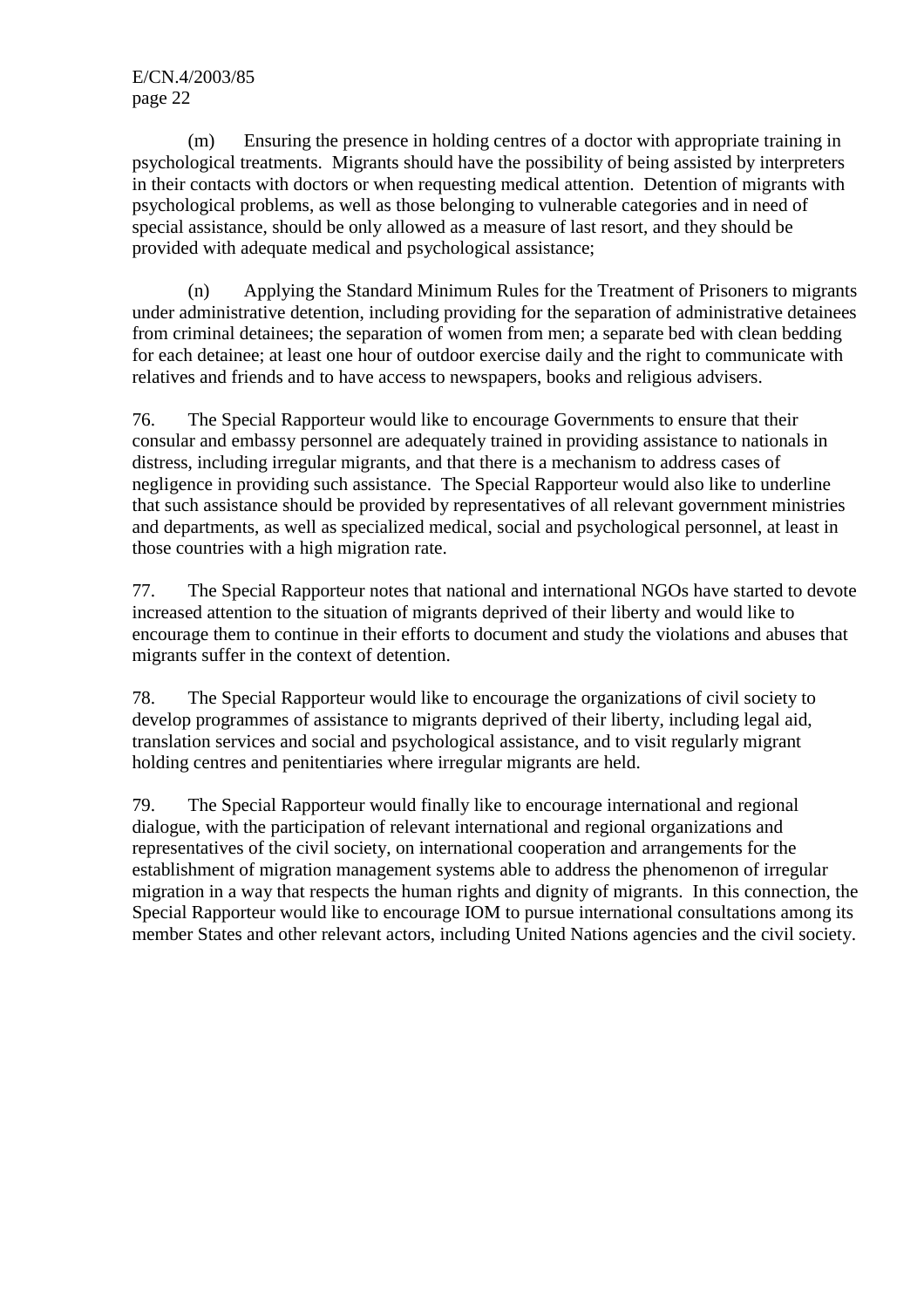#### **Notes**

<sup>1</sup> In order to facilitate the submission of information, the Special Rapporteur has developed a questionnaire which can be found on the OHCHR web site *www.unhchr.ch.*

<sup>2</sup> For the purposes of this report, the term "detention" is used to indicate both administrative deprivation of liberty, or remand custody, and incarceration or imprisonment resulting from criminal charges or sentencing. The Special Rapporteur considers detention as confinement within a narrowly bounded or restricted location which the detainee cannot leave. Other restrictive measures such as limitations on residency do not fall within the scope of the present study.

<sup>3</sup> The following Governments responded to the questionnaire: Argentina, Azerbaijan, Belarus, Bulgaria, Canada, Costa Rica, Croatia, Cyprus, Czech Republic, El Salvador, Finland, Germany, Greece, Honduras, Italy, Jordan, Lebanon, Mexico, Nicaragua, Norway, Poland, Qatar, Slovenia, Russian Federation, Spain, Togo and Uruguay. Information provided by NGOs supplemented or complemented that provided by Governments. No information was received on the situation, legislation and practices of a considerable number of countries.

<sup>4</sup> See Views of the Human Rights Committee, <u>A. v. Australia</u>, communication No. 560/1993 (CCPR/C/D/560/1993). The deliberation of the Working Group on Arbitrary Detention on the "Situation regarding immigrants and asylum-seekers" (E/CN.4/2000/4, annex II, Deliberation No. 5) and the UNHCR Revised Guidelines on Applicable Criteria and Standards Relating to the Detention of Asylum-Seekers set the conditions under which detention of migrants can be carried out. Other international forums, such as the World Conference against Racism, Racial Discrimination, Xenophobia and Related Intolerance held in South Africa in 2001, have highlighted that detention of migrants shall respect international human rights standards (see Durban Programme of Action (A/CONF.189/12, chap. I), paragraph 36). Guarantees against arbitrary detention are also enshrined in regional human rights instruments; in particular, see article 7 of the American Convention on Human Rights, article 5 of the European Convention for the Protection of Human Rights and Fundamental Freedoms and article 6 of the African Charter on Human and Peoples' Rights.

<sup>5</sup> See E/CN.4/2003/85/Add.1, communications sent by the Special Rapporteur on the human rights of migrants and the Special Rapporteur on the independence of judges and lawyer to the Governments of the United Kingdom of Great Britain and Northern Ireland and of the United States.

<sup>6</sup> See ibid., communications sent to the Governments of Japan, South Africa and Spain.

<sup>7</sup> Reportedly, in some countries fines are imposed on companies that allow into the country people not in possession of valid papers.

**8** E/CN.4/2003/85/Add.1, letter dated 25 September sent by the Special Rapporteur to the Government of South Africa.

**9** CCPR/C/D/560/1993, op.cit., para. 9.4.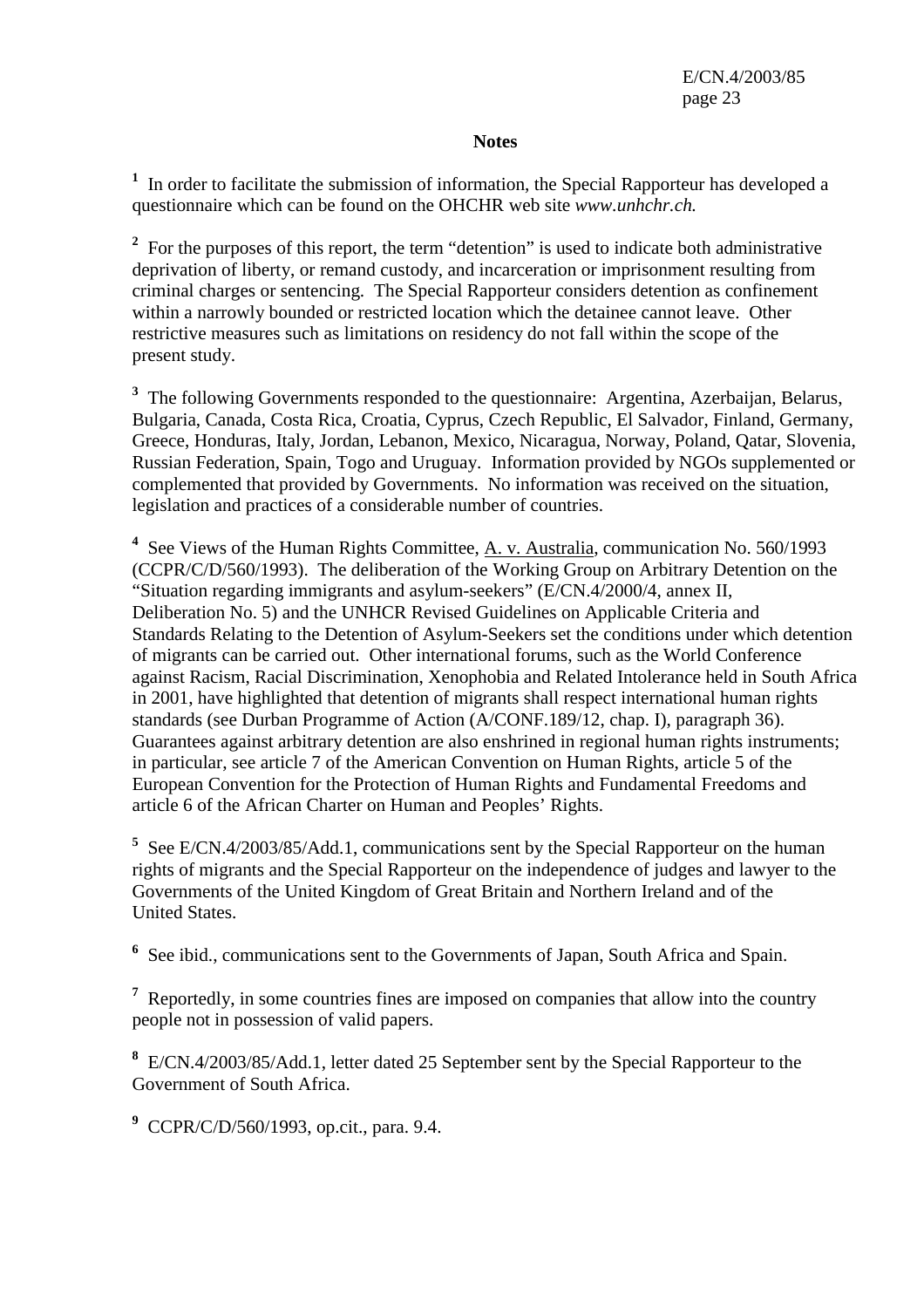**<sup>10</sup>** E/CN.4/2000/4, op.cit., supra at note 4.

**<sup>11</sup>** See E/CN.4/2003/85/Add.1, communication sent on 7 November 2002 by the Special Rapporteur to the Government of Australia.

**<sup>12</sup>** See ibid., letter dated 4 September 2002 sent by the Special Rapporteur, together with the Special Rapporteur on torture to the Government of Greece.

<sup>13</sup> See also the report of the Special Rapporteur on torture to the General Assembly (A/57/173).

**<sup>14</sup>** Among the factors considered in undertaking such reviews are the reasons for detention, elements to determine the length of time that detention is likely to continue, unexplained delays or lack of diligence on the part of the authority in charge or by the person concerned, the existence of alternatives to detention.

**<sup>15</sup>** E/CN.4/1999/63/Add.3.

**<sup>16</sup>** See provision against criminalization in the Protocol to Prevent, Suppress and Punish Trafficking in Persons, Especially Women and Children, and the Protocol against the Smuggling of Migrants by Land, Sea and Air, Supplementing the United Nations Convention against Transnational Organized Crime.

<sup>17</sup> The legislation of some countries provides for some forms of assistance and protection of victims of trafficking. In the Netherlands, victims of trafficking are temporarily regularized and given protection and support so that they may decide to cooperate with law enforcement authorities. In Belgium the Act on Human Trafficking provides that victims of trafficking should be granted residence permits and social assistance if they agree to testify against the perpetrators. In the United States, the Act on the Protection of Victims of Trafficking provides that victims of trafficking should not be detained unless individual circumstances or the law require otherwise. In any case, if in detention, they should be placed in facilities appropriate to their victim's status. In January 2002, the "T" visa programme for victims of trafficking was created. It is a procedure for attaining permanent residency status for certain trafficking victims who cooperate with law enforcement agencies to prosecute those responsible for their enslavement. After three years under this status they may apply for permanent residency status.

**<sup>18</sup>** The freedom from torture or cruel, inhuman or degrading treatment or punishment is an underogable right guaranteed by both customary and conventional law. See, in particular, article 5 of the Universal Declaration of Human Rights, article 7 of the International Covenant on Civil and Political Rights and the Convention against Torture and Other Cruel, Inhuman or Degrading Treatment or Punishment.

**<sup>19</sup>** See E/CN.4/2003/Add.1, letter sent on 4 September 2002 by the Special Rapporteur on the human rights of migrants to the Government of Spain.